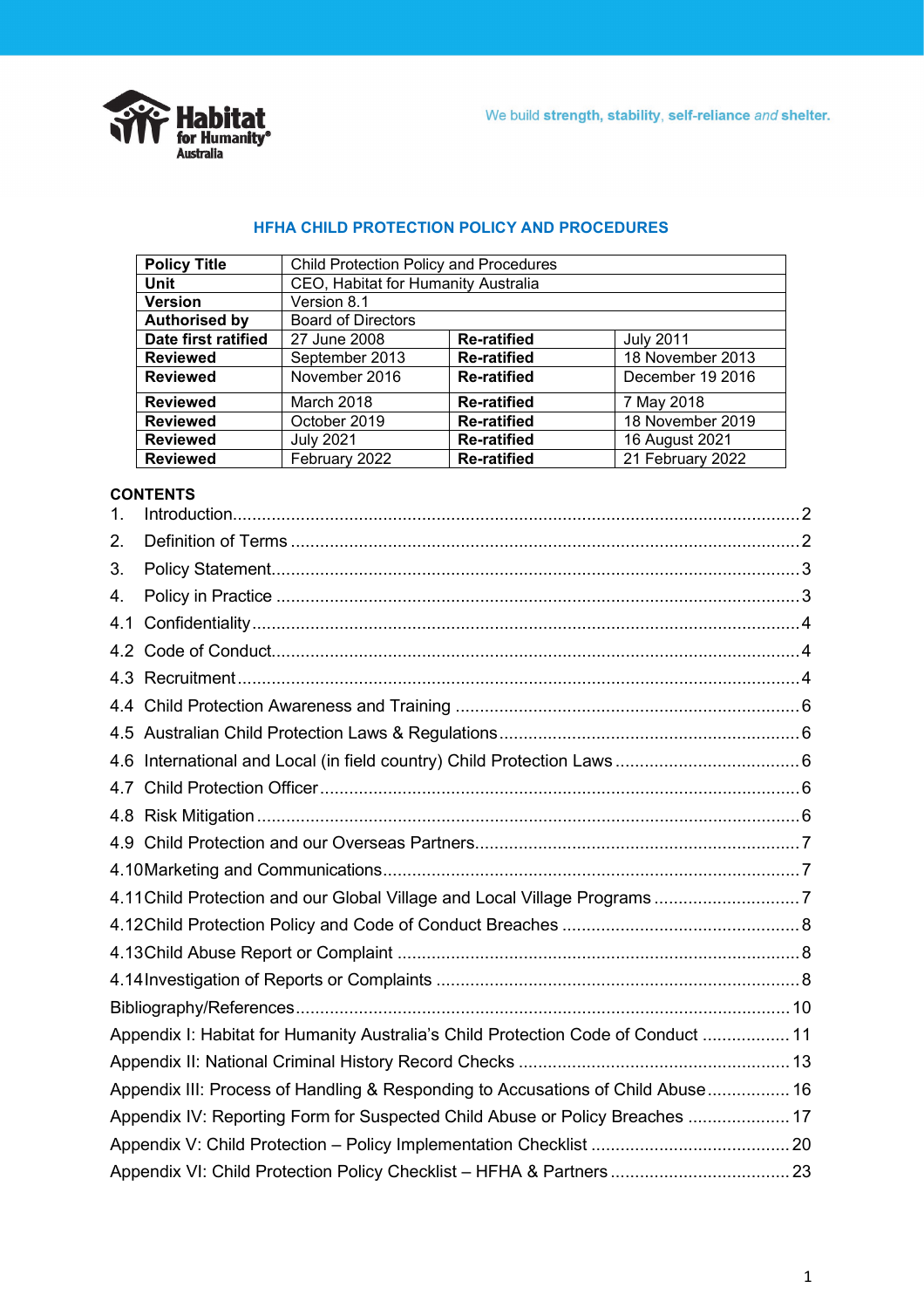Appendix VII: [Child Protection Guidelines for Implementing Partners..................................](#page-27-0) 28

### <span id="page-1-0"></span>**1. Introduction**

HFHA recognises and is committed to the principles enshrined in Article 19 of the *UN Convention on the Rights of the Child* that all children, wherever they may live and whatever their circumstances, have the right to be protected, nurtured and free from all forms of violence, abuse, neglect, maltreatment and exploitation.

HFHA's Child Protection Policy and Procedures is guided by the principles enshrined in the United Nations Convention on the Rights of the Child and Department of Foreign Affairs and Trade's (DFAT) Child Protection Policy (2018).

HFHA's Child Protection Policy and Procedures are reviewed every two years and re-ratified by HFHA's Board of Directors. HFHA's Child Protection Policy and Procedures is reviewed more regularly if required to comply with any changes to the DFAT Child Protection Policy and related Guidance Notes, the Australian Council for International Development (ACFID) Code, or child protection legislation or other applicable legislation.

This policy must be read in conjunction with HFHA's Child Labour Policy which outlines our commitment to supporting programs which protect the health and safety of children, HFHA's Prevention of Sexual Exploitation, Abuse and Harassment Policy, HFHA's Use of Photos and Stories Policy and HFHI's Safeguarding Policy which outlines specific provisions for managing child protection risks in humanitarian response contexts.

HFHA acknowledges that in its usual operations it does not have programs which work directly with children as such. However, HFHA recognises that children are everywhere and HFHA stakeholders will come into contact with children in the usual course of working with vulnerable individuals and families who need shelter and housing. This policy and the associated practices adopt a risk-based approach noting that the risks on a construction site in Australia will necessarily be different to risks in the local communities we work with in our international development work.

## <span id="page-1-1"></span>**2. Definition of Terms**

**Child:** In keeping with the UN Convention on the Rights of the Child, HFHA defines a child as a person under the age of 18 years.

**Abuse:** There are several forms of child abuse, all of which have the potential to have a significant impact on a child's development and well-being. They include:

### • *Physical Abuse*

Physical abuse occurs when a person purposefully injures or threatens to injure a child or young person. This abuse may include slapping, punching, shaking, kicking, burning, shoving, grabbing, forced labour or making available alcohol or drugs to a child. Physical injury may take the form of bruises, cuts, burns or fractures. It is not always the case that physical injuries will be visible.

### • *Emotional Abuse*

Emotional abuse occurs when persistent ill treatment of a child affects their self-esteem. This may include name calling, rejection, threatening, intimidating, cyberbullying or any other act which can affect the child's physical and emotional growth, and self-esteem.

### • *Neglect*

Neglect occurs when a child's basic needs have consistently not been met to the extent that this has a detrimental effect on the child's health and personal development. These basic needs include food, clothing, shelter and supervision.

### • *Sexual Abuse*

Sexual abuse occurs when there has been any (or likely) sexual exploitation of a child by an adult. Sexual abuse includes any actual, attempted or threatened sexual activity involving children, including intercourse, fondling, oral sex, exhibitionism and exposing the child to pornography.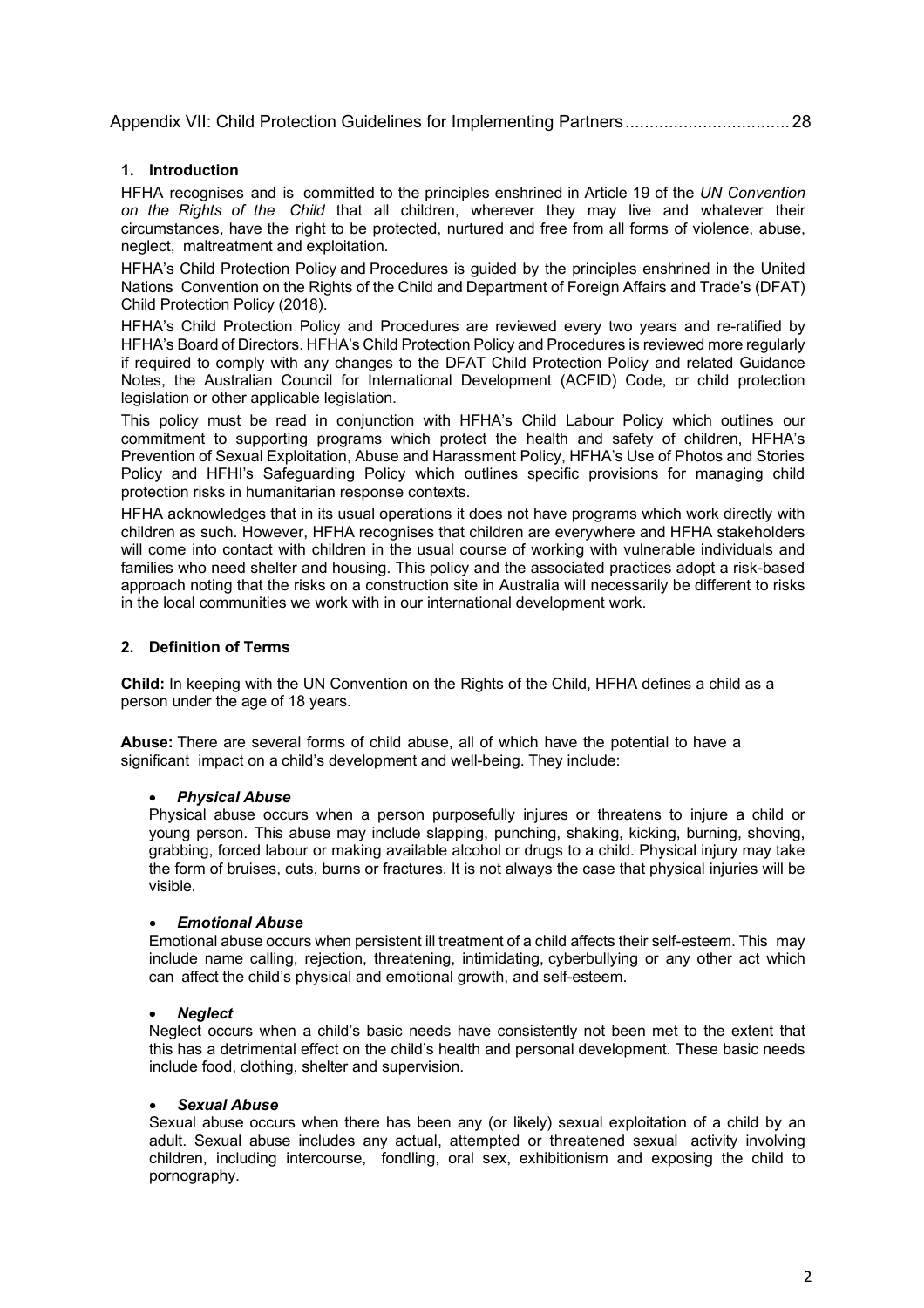## • *Commercial Sexual Exploitation of Children (CSEC)*

CSEC occurs when a child is sexually abused or exploited in return for cash or any other goods or services. Examples of CSEC include children in prostitution, children involved as subjects in child pornography and child sex tourism.

**Volunteer:** Includes National Office volunteers, interns, National Board Directors, Committee members and Global Village, Local Village and Community volunteers (HFHA's international volunteering program). All Volunteers including those under the age of 18, must adhere to this Policy and the Code of Conduct.

## • **Global Village (GV) Volunteer**

A Global Village volunteer is a registered volunteer who pays to partake in a week-long overseas volunteering program. GV Volunteers will depart their home country and fly to the Hosting Country (HC) where they will spend roughly a week in local accommodation, while partaking in various volunteer activities.

• **Local Village (LV) Volunteer** A Local Village volunteer is a registered volunteer who pays to partake in a multiple day domestic volunteering program within Australia. LV Volunteers may travel interstate where they will spend multiple days in local accommodation, while partaking in various volunteer activities.

## • **Community Volunteer (CV)**

A Community volunteer is a registered volunteer who volunteers free of charge on a single day volunteering program within Australia.

**Stakeholder:** Includes National Board Directors, Committee Members, Staff (full-time, part-time, casual), consultants, contractors, interns, volunteers, agents and partners including Habitat for Humanity National Offices (NOs), Habitat for Humanity International Branches and their downstream partners and sub-contractors and Australian State based Habitat for Humanity Affiliates.

**Report or Complaint:** Includes any expression or communication that suggests that there may have been a breach of this Policy, including a breach of HFHA's Child Protection Code of Conduct.

# <span id="page-2-0"></span>**3. Policy Statement**

HFHA has zero tolerance for any form of child exploitation or child abuse and will take all necessary measures to minimise the risk of harm to children. HFHA strives to be a child safe organisation and to remove the risk of child abuse and any harm to children in all aspects of HFHA's operations. While it is not possible to entirely eliminate risks of child exploitation and abuse, careful management can identify, mitigate, manage and reduce the risks to children associated with HFHA operations.

HFHA will encourage, respond to and support initiatives that:

- Affirm that all children in all circumstances have the right to feel and be safe and to live free from harm, exploitation and abuse.
- Keep the health and safety of children paramount at all times.
- Ensure that personal dignity and respect for children and young people is maintained through all projects, programs, activities and departments.
- Work both directly and indirectly to reduce the risks children face, both from outside and within the family.

### <span id="page-2-1"></span>**4. Policy in Practice**

HFHA requires all HFHA Stakeholders, including its directors, staff, volunteers, partners and agents to understand and act in accordance with the Child Protection Policy and Procedures at all times.

HFHA has zero tolerance for any form of child exploitation or child abuse and will take all necessary measures to minimise the risk of child abuse. This risk will be minimised by employing a number of safeguards, including:

- Defining child abuse in its various forms in its policies and procedures
- Upholding and enforcing HFHA's Child Protection Code of Conduct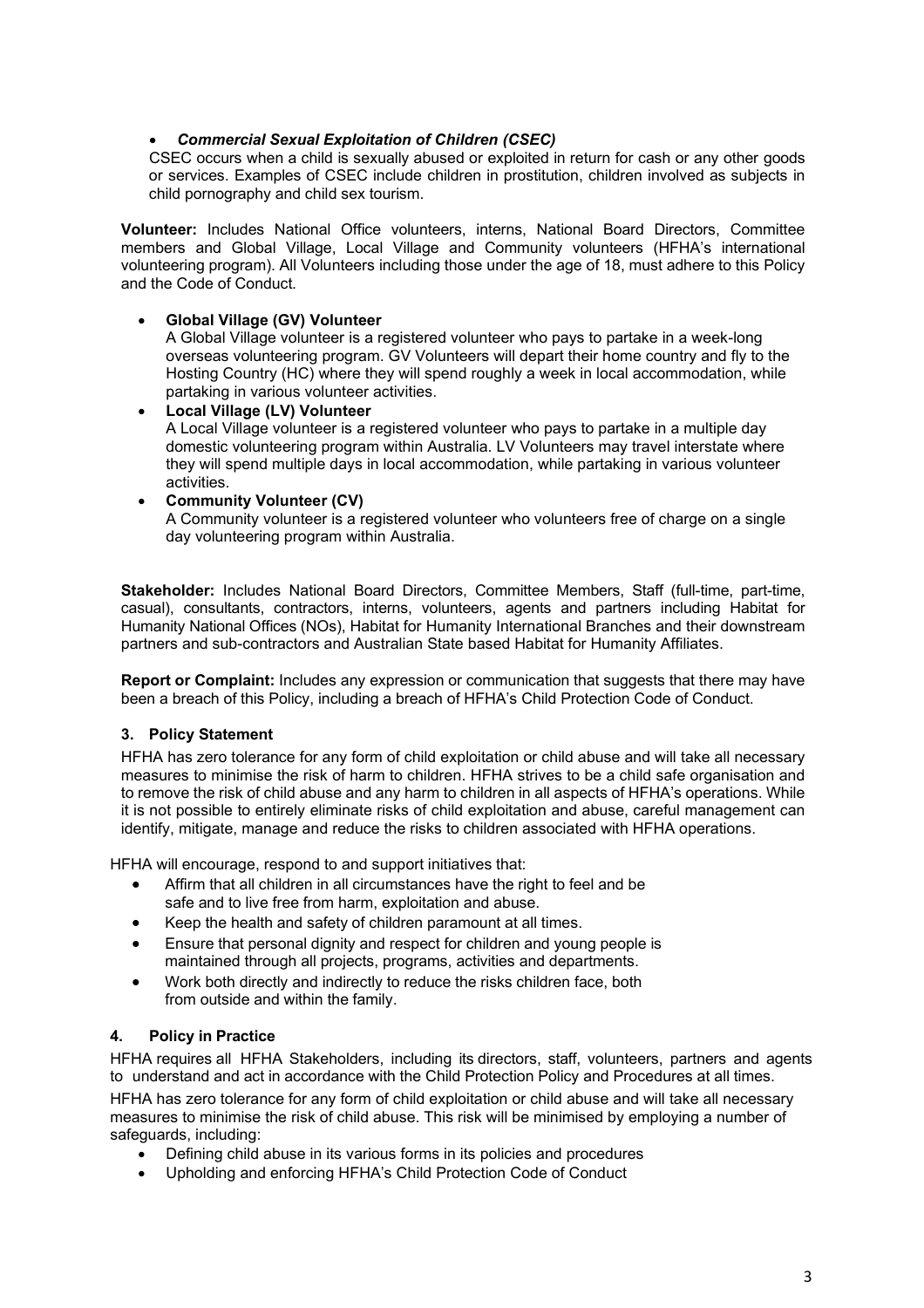- Ensuring appropriate safeguards in recruitment, selection and screening of all HFHA **Stakeholders**
- Promoting awareness of child protection issues amongst HFHA Stakeholders, including overseas partners
- Assigning an HFHA staff member as the Child Protection Officer (CPO)
- Specifying child protection risk management obligations of Partners in Partnership and Activity Agreements with HFHA
- Undertaking annual assessments of Partner organisational compliance with HFHA Child Protection Policy
- Undertaking child protection risk assessments for every project and activity
- Including Child Protection and overall Safeguarding as a standing item on the Organisational Risk Register and the International Program Risk Register and Australian Program Risk Register and Volunteering Risk Register
- Establishing clear procedures for dealing with child abuse allegations and breaches of this Policy including immediate reporting to DFAT
- Reviewing child protection policy standards on a regular basis and at least every two years, as well as conducting a detailed, systematic assessment at least every three years
- Ensuring this Policy and associated reporting mechanisms are publicly available and well socialized amongst Stakeholders.

Under *DFAT Child Protection Guidance Note - Establishing Child Protection Risk Context*, HFHA is classified as an organisation that has "contact with children" and not "working with children" and therefore the contextual risk is determined to be "moderate".

HFHA has a zero tolerance to child exploitation and abuse and will ensure the rights of the child are held paramount at all times. If an allegation of child abuse or breach of HFHA's Child Protection Policy has been made, HFHA will take steps to fully investigate the matter. Further information on this process is outlined in Clauses 4.13 and 4.14 of this policy.

# <span id="page-3-0"></span>**4.1 Confidentiality**

HFHA recognises the importance of confidentiality with regards to reporting and investigating child protection allegations, and that a breach in confidentiality can have negative effects on the child, their family, the complainant and the alleged offender. In order to protect the interests of the child, their confidentiality will be respected at all times. HFHA will not reveal the name or personal details of those alleged to anyone in or outside the organisation other than to those who need to know as part of the investigation.

# <span id="page-3-1"></span>**4.2 Code of Conduct**

HFHA's Child Protection Code of Conduct is designed to minimise the risk of child abuse allegations, policy breaches and serves as a guide for all HFHA Stakeholders to conduct themselves in a manner which in turn reduces their own risk of any allegations made against them. On commencement of their association with HFHA, all Stakeholders are required to read and commit to HFHA's Child Protection Policy and Procedures and to sign HFHA's Child Protection Code of Conduct (Appendix 1). The Code of Conduct acknowledges and incorporates the requirement to adhere to HFHA's PSEAH Policy. All HFHA Stakeholders are expected to adhere to the Child Protection Code of Conduct at all times during their involvement with HFHA.

# <span id="page-3-2"></span>**4.3 Recruitment**

To uphold the principles of Child Protection, the following steps are taken during HFHA's recruitment processes:

### • *Job advertisements*

Job advertisements for paid or volunteer positions are to contain a statement that criminal history checks will be undertaken. Additionally, Working with Children checks for 'contact with children' positions will be undertaken prior to engagement.

### • *Interview and Selection Process*

The requirement to provide a National Criminal History Record Check is flagged during interview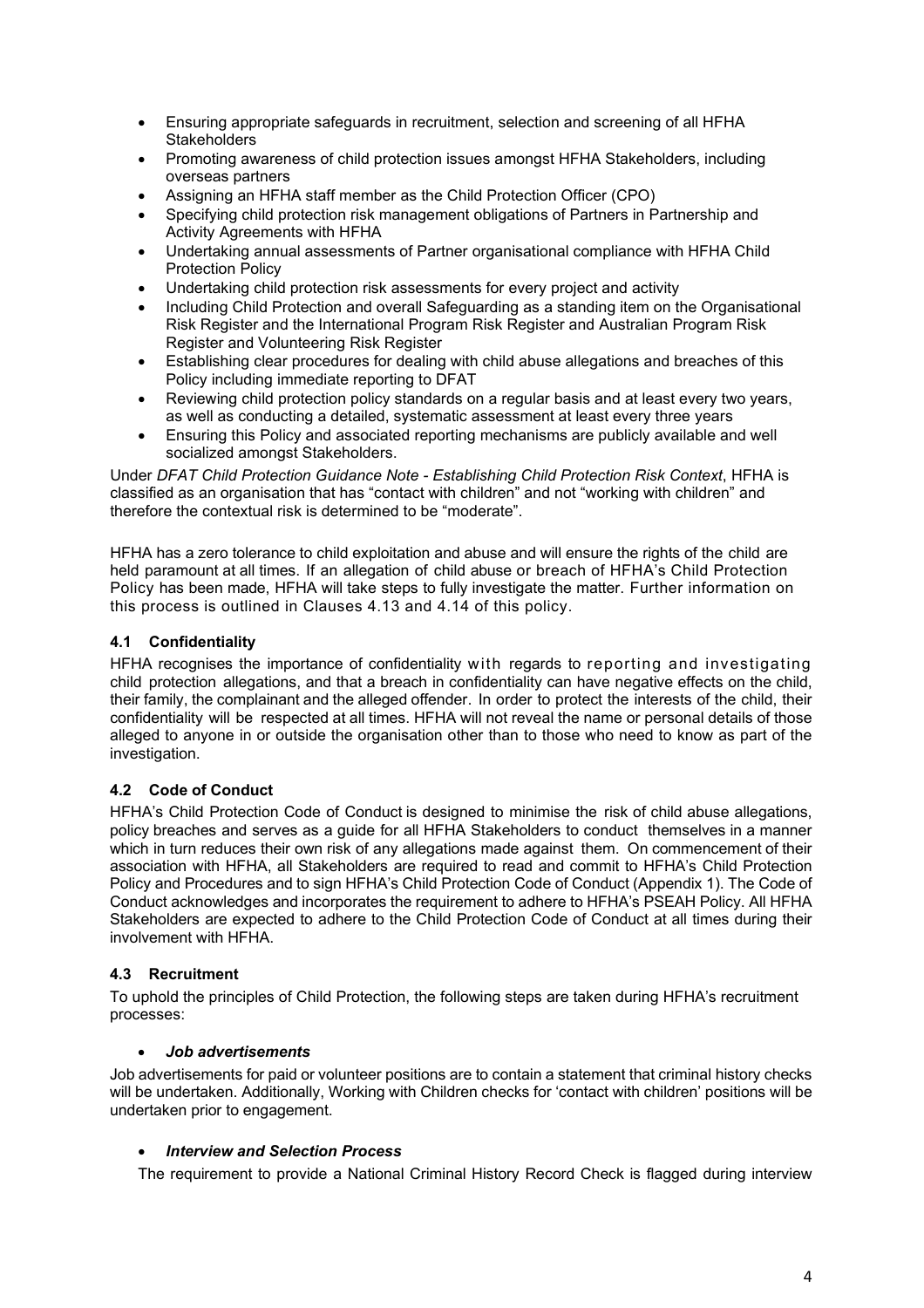selection processes.

### • *Reference checks*

All potential employees undergo at least two comprehensive reference and character checks prior to being offered any position. Reference checks are documented and filed accordingly. For positions that involve direct contact with children or child-related projects, specific questions regarding the applicant's suitability to work directly with children will be asked as part of verbal reference checks.

### • *Criminal Background Checks*

National Criminal History Record Checks (NCHRC) or equivalent, are undertaken for all staff and other HFHA Stakeholders on commencement and are re-completed every 2 years. For those staff who are in direct contact with children as part of their role, a Working with Children Check will also be required.

### **All Court Disclosures are required to be assessed, irrespective of the offence and their potential Child Protection risk. See Appendix II for more information.**

• **HFHA Staff and National Office Volunteers:** HFHA staff (including full-time, part-time, casual employees, contractors, consultants and interns) will undertake a NCHRC as part of the recruitment process. HFHA National Office volunteers will require a NCHRC check only if dealing with children or if they have access to sensitive information such as details of financial accounts. Employment with HFHA is subject to the result of the NCHRC. All staff as well as Board/Committee Members, need to have their NCHRCs *re-submitted every two years.* Any HFHA staff member who has direct access to children under an on-site supervisor role will be required to submit a Working with Children Check (WWCC) (or Australian State or Territory Government equivalent) in addition to their NCHRC. The check is valid for 5 years and applicants are monitored on the site should HFHA need to review eligibility at any time. HFHA staff and Board/Committee members travelling overseas will also be required to undertake a Working with Children check, regardless of whether any contact with children, prior to departure.

If police checks are not attainable (particularly in instances where people from other countries are volunteering with HFHA and a NCRHC equivalent is not available in their country) a Statutory Declaration needs to be signed and disclose any child abuse or exploitation offences. Checks are to be conducted for a person's citizen country and also for any country where a person has lived for the past 12 months in the previous 5-year period.

•

**Global Village (GV) and Local Village (LV) Volunteers:** GV and LV Volunteers over the age of 18 will be required to undertake a NCRHC as part of volunteer preparation process. These checks are conducted at the volunteers' expense and processed before the volunteer's trip. A NCHRC needs to be completed before every GV or LV Build (if volunteer completes two builds within 12 months of their NCHRC check, a new NCHRC does not need to be completed). HFHA will keep the NCHRC on file for three years.

GV or LV Volunteers aged less than 18 years at the time of their build are not required to complete a NCHRC. However, GV or LV volunteers under 18 years are required to adhere to the Child Protection Code of Conduct and Child Protection Policy. HFHA also provides a Child Protection Briefing for Children and Young People (under 18 years). The briefing reiterates that the volunteer must uphold the Child Protection Policy, and that as children/young people themselves they too should feel safe at all times whilst participating in the program and know how to report incidents. Parents/guardians accompanying GV/LV Volunteers will be required to undertake a NCHRC.

### • *Employment Contracts*

HFHA employment contracts contain provisions for suspension or transfer to other duties of any employee who is under investigation and provision to dismiss any employee under investigation.

### • *Recruitment Outcomes*

As part of recruitment processes, any person deemed to pose an unacceptable risk to children will not be engaged by HFHA.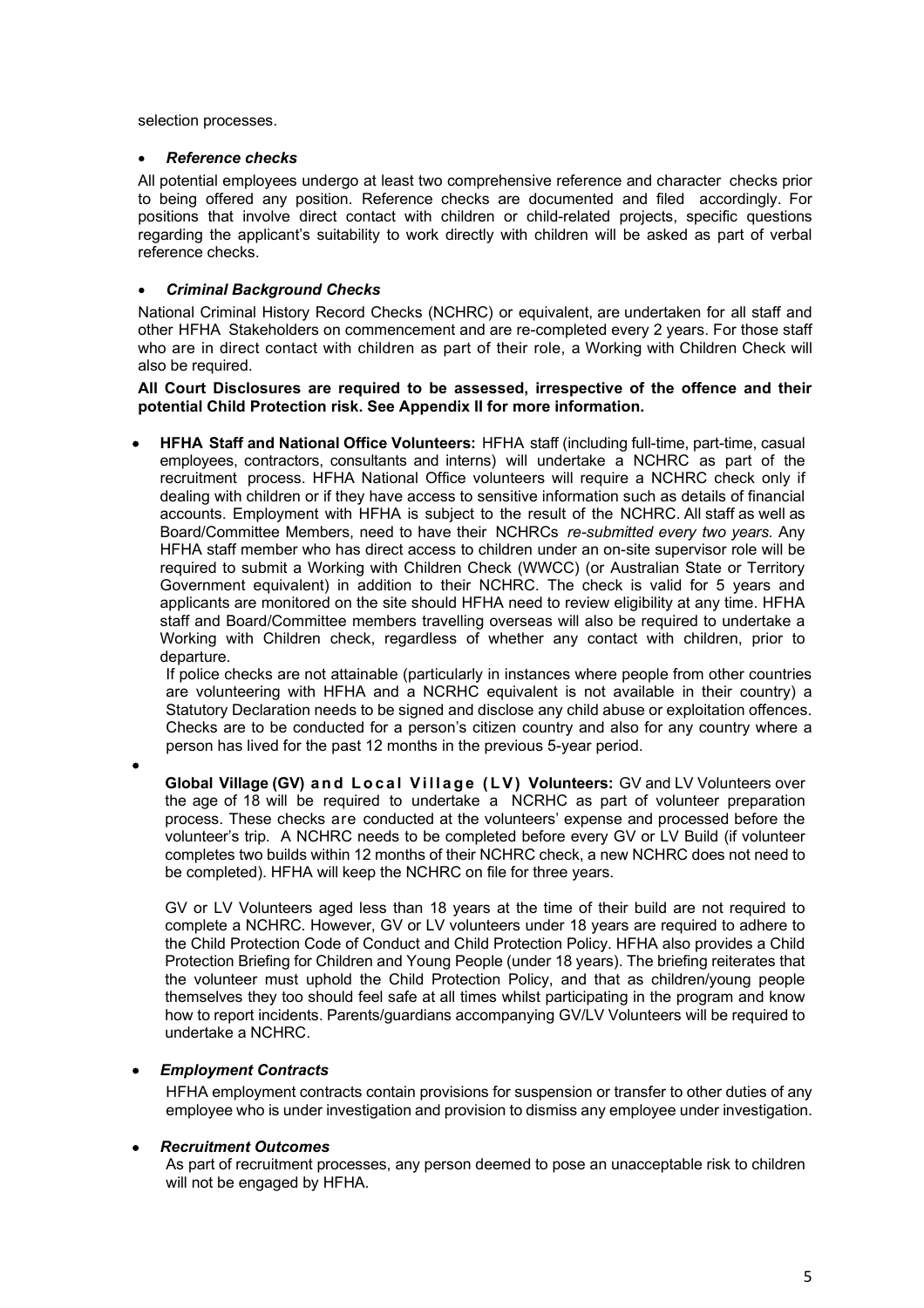### <span id="page-5-0"></span>**4.4 Child Protection Awareness and Training**

HFHA recognises the importance of ensuring all Stakeholders are aware of child protection issues and their responsibility to uphold the rights of the child at all times.

As part of the induction process for all new HFHA staff members, they receive a copy of HFHA's Child Protection Policy and are expected to complete the online training on HFHA's Child Protection Policy and Procedures within the first month of their employment. For any roles which involve contact with children, the training will be completed in the first week of employment.

Annual staff training (or more frequently to introduce any policy changes) is provided by the Child Protection Officer to ensure that:

- a) Staff understand what Child Protection is, understand the HFHA Child Protection Policy and Code of Conduct, why they are both important and how it impacts their work.
- b) Staff understand the reporting procedure and consequences if there is an issue where the Child Protection Policy or Code of Conduct is breached.
- c) Staff have an opportunity to raise any questions, challenges and apprehensions they may have in implementating the Child Protection Policy and Procedures.
- d) Staff are aware of any changes to the HFHA Child Protection Policy or Code of Conduct.

HFHA National Board Directors and sub-Committee members are briefed on HFHA's Child Protection Policy and Procedures on commencement and are required to familiarise themselves with the Policy and Procedures and to sign the Child Protection Code of Conduct. Board and Committee Members undertake child protection training on commencement and then annually thereafter.

## <span id="page-5-1"></span>**4.5 Australian Child Protection Laws & Regulations**

Each State or Territory in Australia follows certain processes when investigating or responding to allegations or suspicions of child abuse. Any allegations or suspicions resulting from HFHA activities in Australia will be referred to the relevant State or Territory authority by the CEO and CPO.

### <span id="page-5-2"></span>**4.6 International and Local (in field country) Child Protection Laws**

All HFHA Stakeholders have a legal obligation to adhere to International and Local (in field country) Child Protection Laws whilst representing HFHA. This obligation is part of the Child Protection Code of Conduct.

# <span id="page-5-3"></span>**4.7 Child Protection Officer**

The CEO appoints a Child Protection Officer (CPO) (and an acting CPO in their absence) who is responsible for:

- Ensuring Child Protection Policy and Procedures are up to date and relevant.
- Monitoring organisation-wide compliance with the Child Protection Policy and Procedures.
- Coordinating staff induction and trainings/briefings on HFHA Child Protection Policy and Procedures.
- Together with the CEO, jointly responding to any allegations of child abuse, neglect or any other action which directly contravenes HFHA's Child Protection Policy and Procedures.
- In conjunction with the CEO and Head of International Programs, notifying DFAT immediately and within 2 days of any child protection allegations or incidents or within 5 days for any policy non-compliance or Code of Conduct breaches.

# <span id="page-5-4"></span>**4.8 Risk Mitigation**

To ensure that HFHA upholds the Child Protection Policy and Procedures to the highest standard possible, risk management strategies are applied across the organisation. These include:

- Planned activities and programs consider the rights of children and their safety, and every project's risk management plan includes analysis of child protection risks and measures required for their mitigation. Management of these risks is monitored through regular project reporting.
- Wherever children are involved in an activity, at least two adult staff members are present at all times, and where possible, open plan spaces are used for activities involving children.
- All HFHA Stakeholders are informed about HFHA's Child Protection Policy and Procedures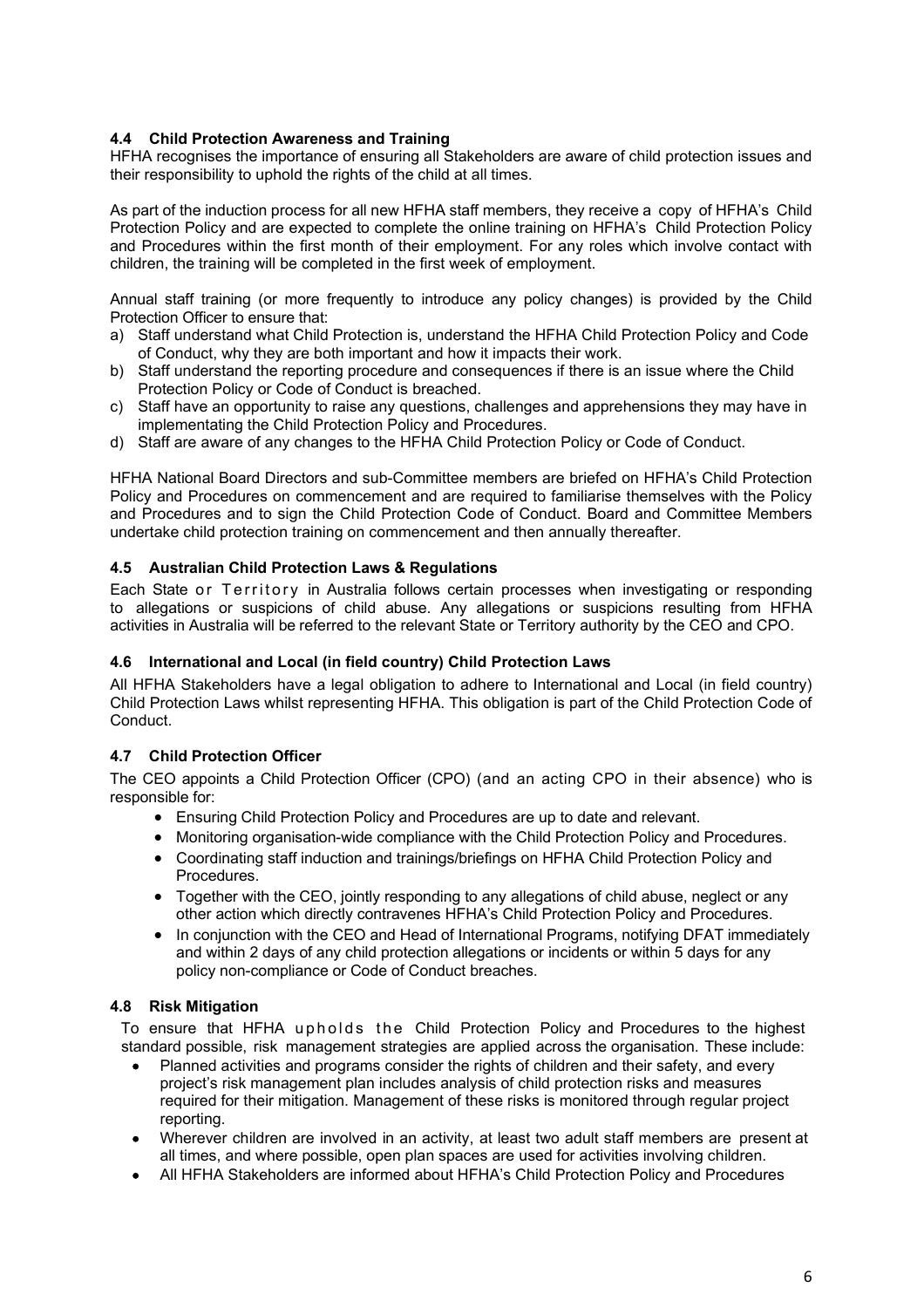and any revisions to the policy or procedures

- The Child Protection Policy and Code of Conduct are enforced at all times.
- Child Protection risks are included as a standing item in HFHA's Organisational Risk Register and the International Programs Risk Register, Australian Program Risk Register and Volunteering Risk Register.

### <span id="page-6-0"></span>**4.9 Child Protection and our Overseas Partners**

HFHA works with partners to address child protection in our international development programs and projects. HFHA supports its Partners including downstream partners and their sub-contractors to understand and comply with the HFHA Child Protection Policy and Procedures through:

- Providing guidance on risk identification and minimum requirements for Child Protection (refer to Appendix VII)
- Assistance with developing their own Child Protection or Safeguarding Policy
- Annual monitoring of Policy compliance by HFHA's International Program Team during monitoring trips (travel restrictions permitting) to ensure partners and secondary partners meet minimum requirements for Child Protection (refer to Appendix V and VI for monitoring checklist and tools)
- Capacity building support for policy implementation as needed.
- Including Child Protection as a cross-cutting theme in overseas project design.

As part of our Partner's Child Protection Policy, HFHA encourages each Partner to put in place a Local Reporting Procedure to include local contacts and referral list of networks.

HFHA has an obligation to report to HFHI and to DFAT **immediately** any suspected or alleged case of child exploitation, abuse (within 2 working days) or policy non-compliance or Code of Conduct breaches (within 5 working days). in DFAT funded activities or projects. This includes any incidents from downstream partners and their sub-contractors. As outlined in our Partnership Agreements, HFHA requires Partner Organisations to alert HFHA of any such incidents or reports immediately, so that these reports can be referred to DFAT and HFHI.

### <span id="page-6-1"></span>**4.10 Marketing and Communications**

HFHA takes steps to ensure the appropriate use of children's images (including photographs, videos, DVDs etc.) in all its marketing activities and communications. All HFHA staff are briefed and receive consent forms to use when collecting media content on Global Village builds, Local Village builds or project visits. Further information on the appropriate use of stories and photos is contained in HFHA's Use of Stories and Photos Policy. Steps we have taken to ensure the appropriate use of children's images include the following:

- a) Any image of a child shall not be printed, scanned or distributed without consent from the child's parents/guardians.
- b) All children must be appropriately dressed in images and concern for their dignity and respect will remain paramount at all times.
- c) An image must not be taken which depicts children in a submissive or sexually suggestive manner.
- d) An image must not disclose details which could enable the child to be identified.
- e) An image of a child must portray a truthful account of their situation.
- f) No information will be published which will identify the exact location of a child e.g. surname, first name and village name may be changed to protect children's identity; and geo-tagging of photos must be turned off.

### <span id="page-6-2"></span>**4.11 Child Protection and our Global Village and Local Village Programs**

Global Village (GV) is HFHA's international volunteering program and involves members of the public visiting, building with and interacting with people in our project communities. Various procedures are in place to mitigate any risks to children as part of a Global Village build.

Local Village (LV) is HFHA's domestic volunteering program and involves members of the public visiting, building with and interacting with people in our project communities for multiple days. Various procedures are in place to mitigate any risks to children as part of a Local Village build.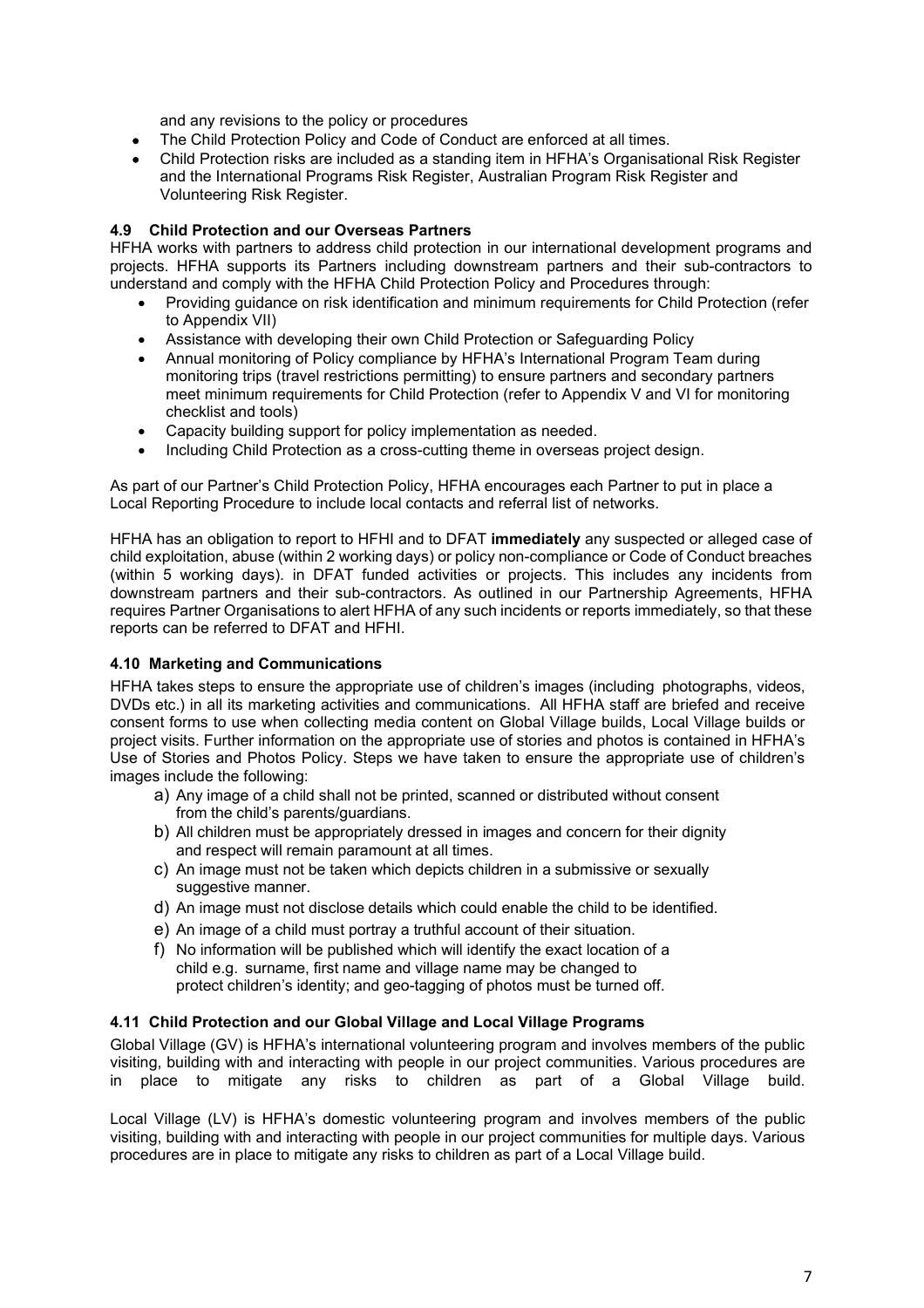### **a) Pre-departure Screening and Awareness Raising**

- All volunteers (18 years and older) complete a registration form and receive a welcome call to gauge if the volunteer has the appropriate qualities, values and commitment for the program.
- All volunteers (18 years and older) complete a NCHRC. Registrations are not official until adequate evidence is provided and a clear police check received.
- All volunteers must read and commit to HFHA's Child Protection Policy and Procedures, which includes signing HFHA's Code of Conduct, the behavioral guidelines for all HFHA representatives, as well as HFHA's Use of Stories and Photos Policy.
- All volunteers are provided with a range of pre-departure trainings and briefings which outline their obligations around child protection including; the Team Member Manual (provided to volunteers up to six months before build departure) and pre-departure briefings (between 1-2 months before build departure).

## **b) During the Build Trip**

- GV and LV Team Leaders (voluntary leader of the other volunteers) are required to ensure their team is compliant with HFHA Child Protection Policy and Procedures at all times. If at any time a team member does not comply with HFHA policies, Team Leaders are required to inform both the local host coordinator and the HFHA Global Village staff immediately.
- All GV and LV volunteers are only allowed in project communities with HFH staff at designated times. They are not left alone with children or families and volunteer activities are not undertaken directly with children. The nature of the program mitigates the risk of participants interacting with a child and their family. GV and LV volunteers work on our build sites with local construction staff and alongside the beneficiary family.
- Advice on collection of media content (including stories and photos) is outlined in the Use of Stories and Photos Policy. Where possible, HFHA staff monitor what photos volunteers are sharing through social media platforms. HFHA staff also encourage volunteers to use specific hashtags and tagging on social media whilst on their build, which assists with this monitoring.

### **c) Post-Build**

• A debrief call with Team Leaders and post-build surveys to Team Members capture any concerns or issues, such as Child Protection Policy or Code of Conduct breaches that have not been escalated during the build week.

### <span id="page-7-0"></span>**4.12 Child Protection Policy and Code of Conduct Breaches**

A breach occurs when a Stakeholder's behaviour contravenes the principles outlined in the Child Protection Policy or the Code of Conduct, but does not constitute child abuse, as described in the definitions (see definitions in Section 1). A complaint of a breach of the Child Protection Policy and the Code of Conduct by any HFHA Stakeholder, must be reported to the CPO immediately, who will report it to DFAT immediately (within 5 days).

### <span id="page-7-1"></span>**4.13 Child Abuse Report or Complaint**

There is an ethical, moral and legal obligation that all incidents of physical, sexual or emotional abuse are reported (see definitions in Section 1 Introduction). Any complaint or report of any form of child abuse must be reported to the CPO immediately. For allegations connected with DFAT funded projects, any suspected or alleged case of child exploitation, abuse or policy non-compliance must be reported *immediately* to DFAT via *childwelfare@dfat.gov.au.* Specifically, for any alleged case of child exploitation or abuse, the reporting requirement is immediate and mandatory to DFAT within 2 working days and for any policy non-compliance or breach of code of conduct, reporting to DFAT is mandatory within 5 working days.

### <span id="page-7-2"></span>**4.14 Investigation of Reports or Complaints**

- 1) Any report or complaint is to be reported immediately to the CPO who will immediately inform the CEO and Chair of the Board of Directors. DFAT will be informed immediately within 2 days for any alleged case of child exploitation or abuse or 5 days for policy breach or code of conduct breaches. Wherever possible, reports should be completed using the Reporting Form for Suspected Child Abuse or Child Protection Policy Breach (Appendix IV). For all complaints of breaches, the CPO will make an initial assessment of the severity of the breach and the urgency of action. In the event that the alleged perpetrator is the CEO, the CPO will notify the Chair of the Board directly.
- 2) The CEO will appoint a team to conduct a formal investigation into the complaint or report. The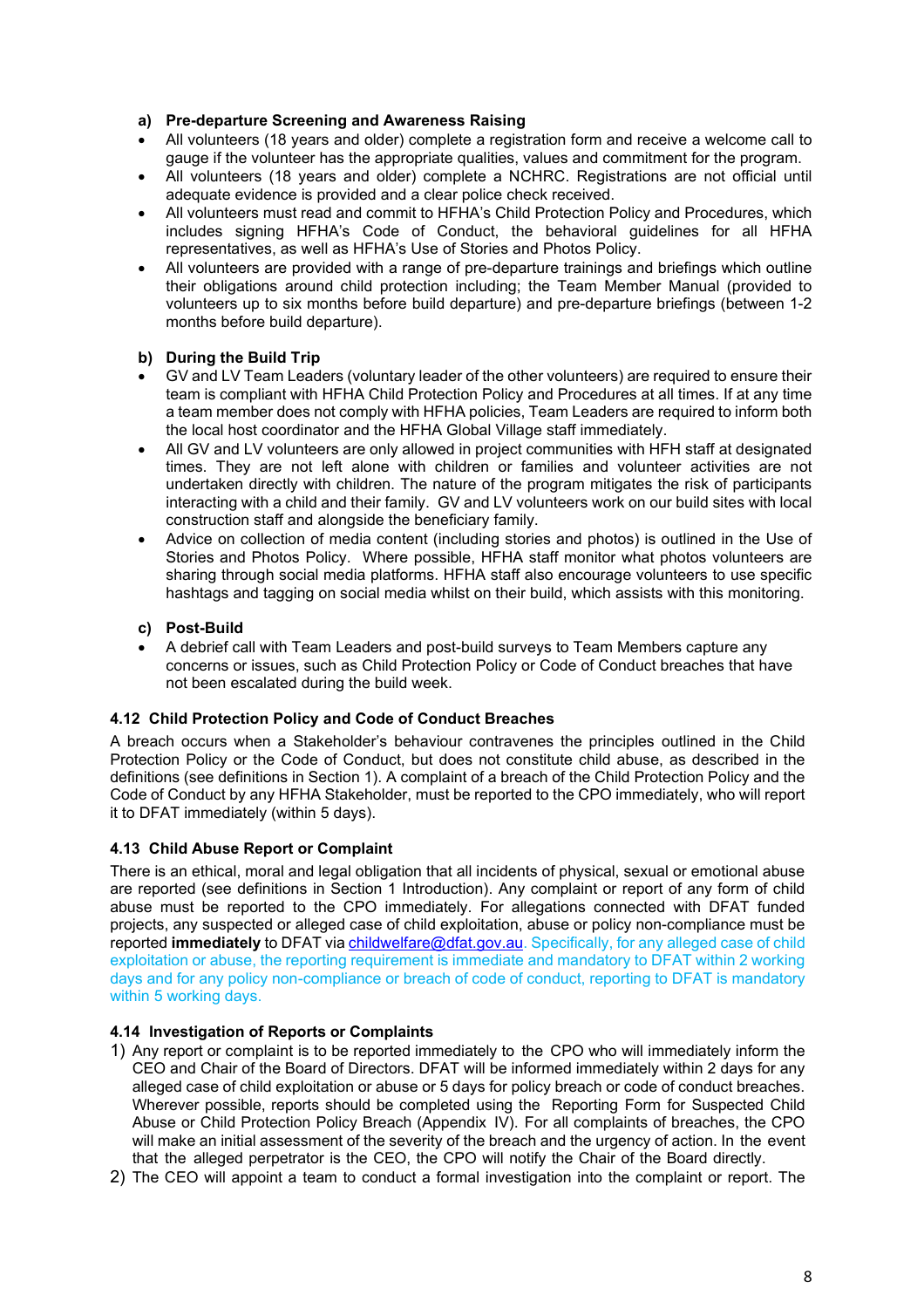investigation team may include HFHA staff (such as Managers) or members of the Board of Directors. The investigation team will treat all complaints and reports seriously. The investigation will be handled professionally, in confidence and in a timely manner. Procedural fairness will be applied and all decisions made will be in the best interests of the child. HFHA will ensure that the person who raises the complaint or report is not required to express their suspicion to the person implicated. Individuals who report a suspected breach are not responsible for investigating their concern.

- 3) If the report or complaint is assessed as being a potential criminal offence, the CEO is required to refer the complaint or report to relevant State Territory, or Federal authorities or in the case of HFHI National Offices, in-country law enforcement authorities.
- 4) HFHA's investigation must not interfere with any steps being taken by appropriate authorities. Ordinarily this will mean that the HFHA investigation will not proceed further until the investigation by law enforcement authorities has concluded.
- 5) If the alleged perpetrator is an HFHA employee, the CEO has the authority to stand them down until an investigation has been completed. If the alleged perpetrator is associated with HFHA in a volunteer capacity, they must cease HFHA activities until the investigation has been completed. If the allegations are from previous involvement with HFHA, the alleged perpetrator is not able to reengage with HFHA until the investigation has been completed.
- 6) If the breach concerns an HFHA Stakeholder overseas or one of our overseas partners; HFHA will work with the relevant overseas partner and local Habitat office to investigate the matter and to manage the allegation. If it involves an HFHA Stakeholder on a volunteering program team, HFHA will work with the Host Coordinator, Supervisor, Team Leader and other team members (when required) to investigate the issue.
- 7) The team that conducts the investigation will provide a written report to the CEO setting out the investigation findings and course of action to address the matters raised by the investigation.
- 8) Once an outcome has been determined by the CEO, the people involved will be informed including (where appropriate) the child, family, and alleged perpetrator. Anyone else actively involved will be informed on a need-to-know basis consistent with confidentiality requirements.
- 9) All necessary steps will be taken after the investigation has been completed to address the outcome. This may include:
	- Compensation for a child harmed
	- Reinstatement of a staff member
	- Necessary actions to address any reputational impact or concern amongst HFHA **Stakeholders**
	- Dismissal of the perpetrator
	- Disciplining of a staff member
	- Steps to terminate engagement of a volunteer with HFHA
	- Requiring any associated organization such as an Affiliate or Partner organization to carry out appropriate steps including those set out above.
	- Liaison with law enforcement authorities.

HFHA will keep a record of all reports and complaints and the investigation and outcomes of those reports and complaints. This record must be appropriately kept so as to protect confidentiality.

Refer to Appendix III for a flowchart of the procedure for addressing reports or complaints. The HFHA Complaints Policy should also be referred to for principles and procedures adopted by HFHA.

NB: Habitat for Humanity International has also provided a mechanism for raising in good faith any suspected violations of the laws or of Habitat for Humanity's policies. **Habitat Ethics and Accountability Line (HEAL)** is a hotline and website provided by a third-party service. This system can be used when the reporter or complainant wishes to remain anonymous.

Reports or complaints can be made online or via telephone 24 hours a day, 7 days a week:

- Within the United States, call toll-free 1-800-461-9330
- Outside the United States, call collect 1-800-763-983

• Online at [https://app.convercent.com/en-us/LandingPage/499b0647-c9d1-e511-80cc-](https://app.convercent.com/en-us/LandingPage/499b0647-c9d1-e511-80cc-000d3ab1b4ff)[000d3ab1b4ff](https://app.convercent.com/en-us/LandingPage/499b0647-c9d1-e511-80cc-000d3ab1b4ff)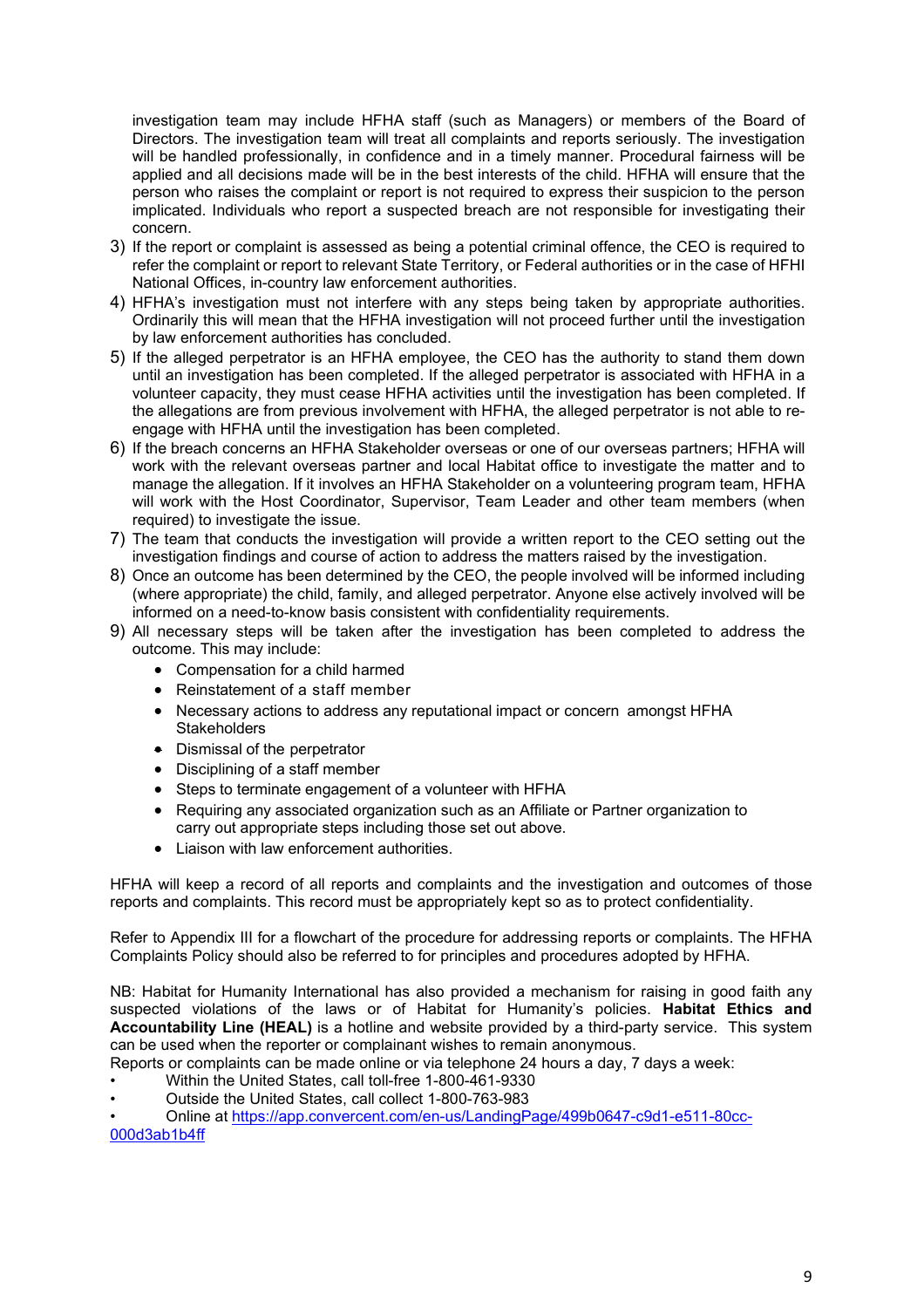- <span id="page-9-0"></span>**Bibliography/References** 1. Habitat for Humanity International. Minors Policy<br>2. Habitat for Humanity International. Child Labour F
- 2. Habitat for Humanity International. Child Labour Policy<br>3. Habitat for Humanity Vietnam (July 2007) Child Labour
- Habitat for Humanity Vietnam (July 2007) Child Labour and Protection Policy.
- 4. United Nations (1990) Convention on the Rights of the Child (UN CRC)<br>5. International Labour Organisation (1973) Convention No. 138
- 5. International Labour Organisation (1973) Convention No. 138
- 6. International Labour Organisation (1999) Convention No. 182 (ratified 2006 Australia)
- 7. DFAT (2018) Child Protection Policy
- 8. ChildWise (2006) Child Protection Strategy outline
- 9. NSW Ombudsman (2004) Child Protection in the workplace: Responding to allegations against employees.
- 10. DFAT Child Protection Professional Behaviours, Attachment B of DFAT Child Protection Policy 2018
- 11. DFAT Child Protection Guidance Note Establishing Child Protection Risk Context, January 2018
- 12. DFAT Child Protection Guidance Note Infrastructure Activities, January 2017.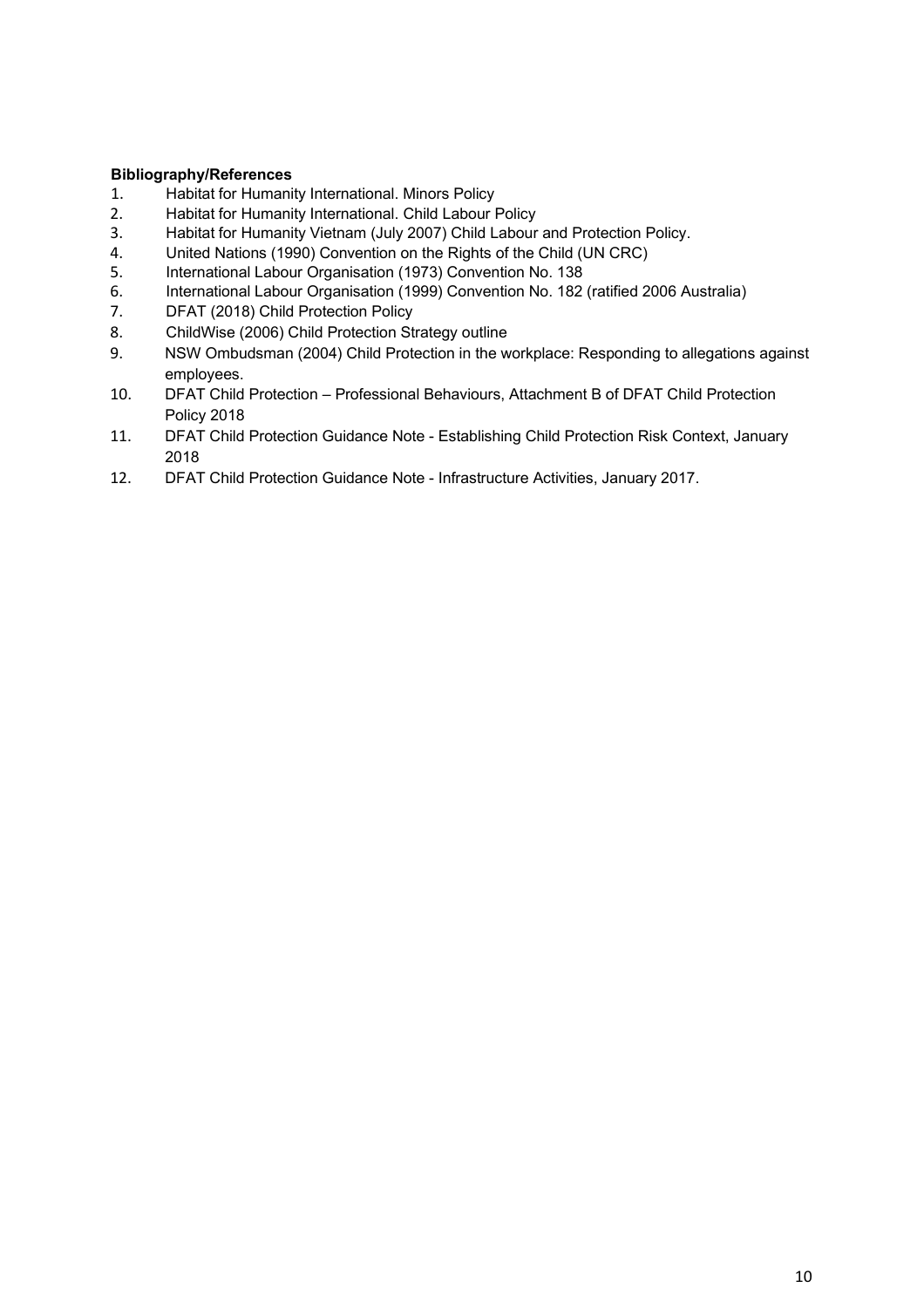## **Appendix I: Habitat for Humanity Australia's Child Protection Code of Conduct**

<span id="page-10-0"></span>As an HFHA representative, I **WILL**:

- Treat all children and young people with respect at all times, regardless of race, religion, ethnicity, indigeneity, disability, age, displacement, caste, gender, gender identity, sexuality, sexual orientation, poverty, class or socio-economic status or any other difference.
- Ensure that I am fully aware of HFHA's Child Protection Policy, Principles and Procedures.
- Ensure that I am fully aware and abide by HFHA's Prevention of Sexual Exploitation and Abuse Policy, Principles and Procedures.
- Promote a safe environment where children (and young people, parents and families) feel safe, empowered and able to communicate openly.
- Act professionally and maintain appropriate boundaries at all times.
- Avoid circumstances where my behaviour may be misinterpreted as hostile, suggestive, inappropriate or neglectful.
- Always ensure that a minimum of two adults are present when with a child. If it is not possible to have another adult present, ensure that I am at least visible to others.
- Act swiftly and ensure that any perceived risk to a child is immediately reported via the procedures in the HFHA Child Protection Policy and Procedures.
- Immediately report concerns or allegations of Policy and Code of Conduct noncompliance, child exploitation or abuse; to HFHA senior management, Child Protection Officer or build team leader, regardless of whether this has resulted in harm to a child.
- Immediately disclose all charges, convictions and other outcomes of an offence under any legislation (not only relating to Child Protection), which occurred prior to or during my association with HFHA.
- Keep all cases and allegations (proven or otherwise) reported to HFH confidential at all times.
- Adhere to international or local (in field country) child protection laws
- Comply with all relevant Australian and local legislation, including labour laws in relation to child labour.

### As an HFHA representative, I **WILL NOT**:

- Engage in any behaviour (including use of language or physical) with a child which is, or could be interpreted as inappropriate, harassing, abusive, sexually provocative, demeaning or culturally inappropriate.
- Engage in any unwarranted or inappropriate touching of a child.
- Engage in any form of sexual intercourse or sexual activity with a child or any persons under the age of 18 years, regardless of the age of consent.
- Spend time alone with a child or children in their home or community.
- Invite unaccompanied child or children to visit my home, hotel accommodation or office, or take an unaccompanied child or children in a vehicle (except in emergency situations, or if they are at immediate risk of injury or in physical danger).
- Sleep close to unsupervised children.
- Undertake or participate in any activities with children present which are illegal.
- Give or provide children or their parents with alcohol or illegal drugs.
- Hire or use children for domestic assistance or any other form of labour.
- Engage in special treatment of a child e.g. spending inappropriate special time with a child, inappropriately giving gifts, showing special favours to them but not other children, allowing the child to overstep rules.
- Use physical punishment on children,
- Use any electronic equipment to exploit or harass children or access child exploitation material through any medium.
- Engage in testing of boundaries with a child e.g. undressing in front of the child,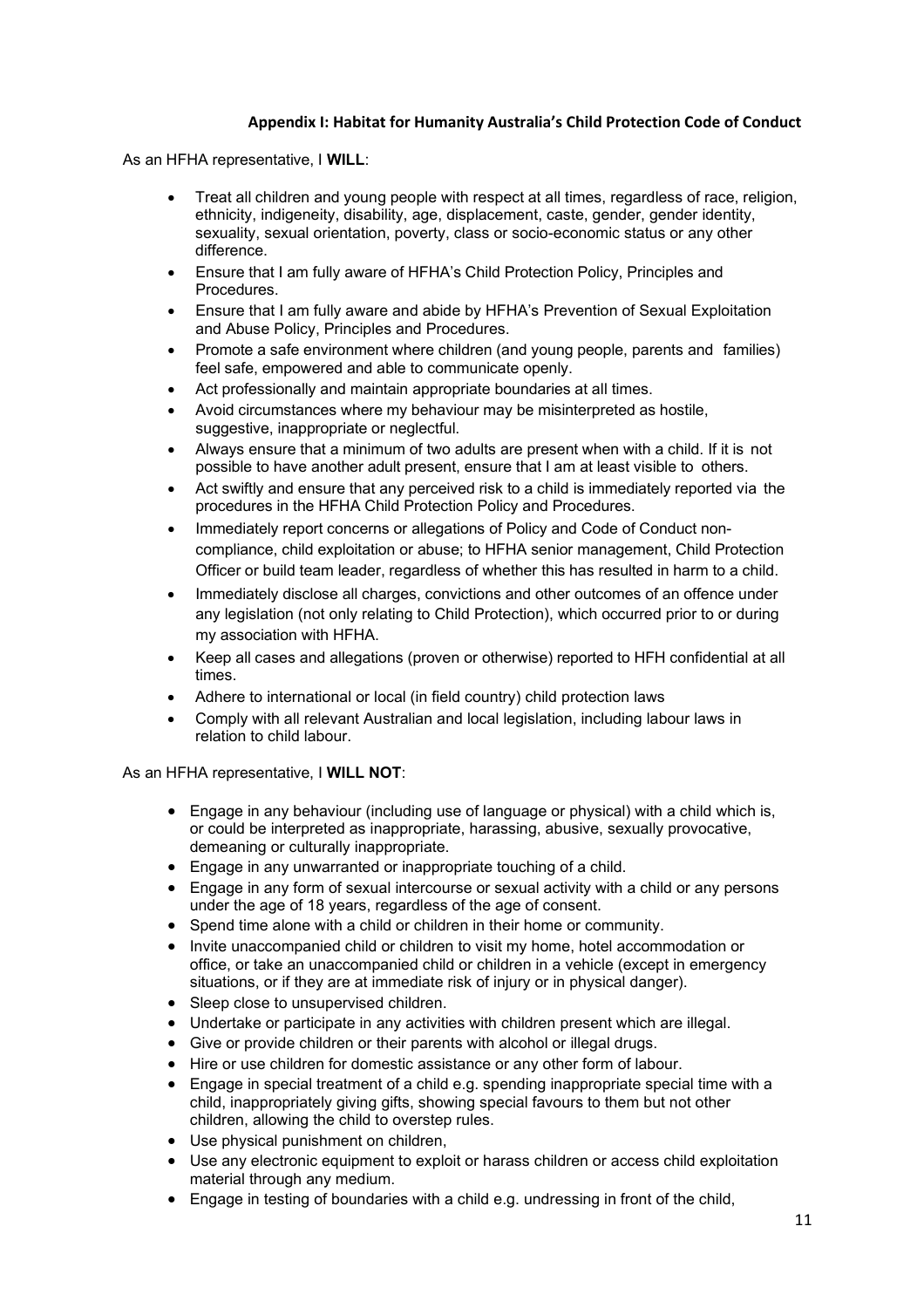talking about sex, 'accidental' touching, for example, of the genitals.

- Misuse photographs for the purpose of exploiting children.
- Exchange personal contact details with children and have ongoing communication with them after my visit to the community with Habitat for Humanity.
- Visit or return to HFHA communities/families I have previously visited, without the facilitation of Habitat for Humanity.
- Give gifts or special favours to a particular child or family member. This can appear to be grooming and shifting the power dynamic between you and the child and their family.

### **Children in Stories and Photos**

I will ensure the appropriate use of children's images in my emails, donor updates and communications. As such:

- Obtain informed consent from the child AND parent or guardian of the child before photographing or filming a child. As part of this I must explain how the photograph or film will be used.
- All children must be appropriately dressed in images and concern for their dignity and respect will remain paramount at all times.
- An image must not be taken which could depict the child in a sexually suggestive manner.
- An image must not in any way include information which will identify the child.
- An image of a child should portray a truthful account of their situation.
- I will protect the identity and location of a child by not reporting their full names and exact location. HFHA requires you to not publish surnames and village names when you communicate stories or display photos of children or adults.
- Assess and endeavor to comply with local traditions or restrictions for reproducing personal images before acquiring consent to photograph or film a child or adult.
- I will have GPS tracking turned off when taking pictures/video of children, so that when they are uploaded to social media the photo will not contain data that can be used to identify the location of the child.
- I will not add location mapping to any photos shared through Instagram, Facebook, Snapchat, Twitter and any other social media platforms.
- Use any computers, mobile phones, video cameras, cameras or social media appropriately and never to exploit or harass children or access child exploitation material through any medium.
- Ensure file labels, Meta data or text descriptions do not reveal identifying information about a child when sending images electronically or publishing images in any form.
- I have also read the HFHA Policy on Use of Stories and Photos and agree to abide by its provisions.

*I have read and familiarised myself with the HFHA Child Protection Policy and Procedures and reviewed the HFHA Child Protection Code of Conduct and I agree to adhere to these standards throughout my association with HFHA. I understand that the onus is on me as a person associated with HFHA, to use common sense and avoid actions or behaviours that could be construed as child exploitation and abuse.*

| Signature of Witness: <u>contract the contract of the set of the set of the set of the set of the set of the set of the set of the set of the set of the set of the set of the set of the set of the set of the set of the set o</u> |  |
|--------------------------------------------------------------------------------------------------------------------------------------------------------------------------------------------------------------------------------------|--|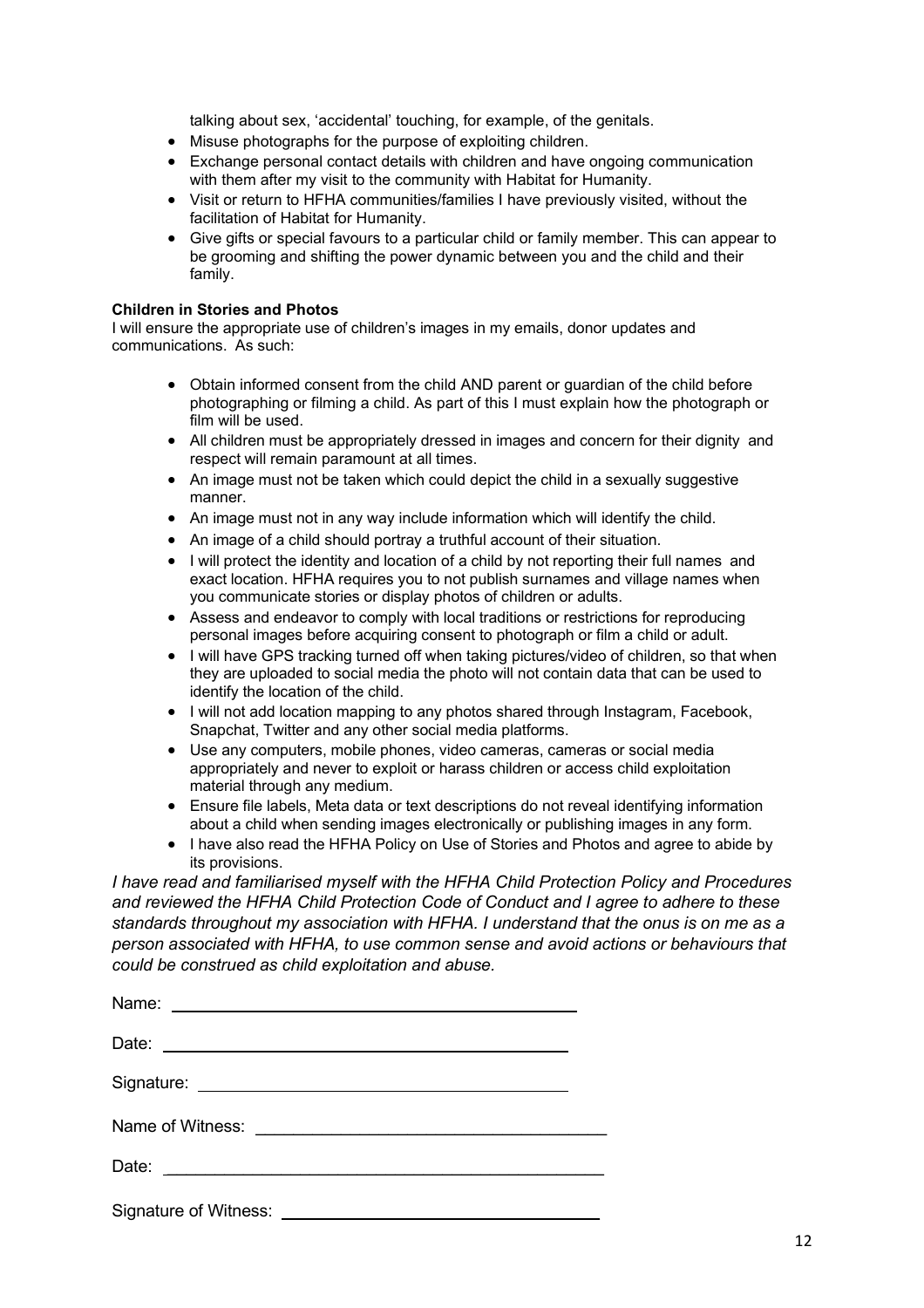### **Appendix II: National Criminal History Record Checks**

### <span id="page-12-0"></span>**State, Territory and Federal Police conduct Criminal Background Checks.**

Habitat for Humanity Australia conducts and accepts police checks via appropriately accredited providers.

Appropriately accredited providers of National Criminal History Record Checking Services (NCHRC Services) work in cooperation with the Australian Police Services. By using these online service HFHA is able to:

- View results online
- Print certificates when required
- Obtain copies of any disclosable outcomes (police records) to nominated authorised officer

The majority of checks are completed within one business day unless (a) the check reveals a conviction or (b) someone with a similar name to the applicant has a conviction and the check is then manually processed **by each State or Territory police force** which can take approximately one to four weeks.

Applicants must sign the Child Protection Code of Conduct and provide a NCHRC to be eligible to volunteer on a program. HFHA will keep the NCHRC on file for three years.

A NCHRC needs to be completed before every Global Village or Local Village Build (if volunteer completes two builds within 12 months of their NCHRC, a new NCHRC does not need to be completed).

In addition to the NCHRC, Australian **Working with Children Check**s (WWCC) are required for any roles which have contact with children. WWCC are also required for any HFHA staff or Board member travelling overseas regardless of whether there will be any contact with children. A certified copy of the Australian Working with Children Check card needs to be provided and validated with the relevant State or Territory authority before every volunteer build. Any HFHA staff member who will have direct access to children under an on-site supervisor role will be required to submit a WWCC (or Australian State or Territory Government equivalent) in addition to their NCHRC. The check is valid for 5 years and applicants are continuously monitored on the site should HFHA need to review eligibility at any time.

If police checks are not attainable (particularly in instances where people from other countries are volunteering with HFHA and a NCRHC equivalent is not available in their country) a Statutory Declaration needs to be signed and disclose any child abuse or exploitation offences. Checks are to be conducted for a person's citizen country and also for any country where a person has lived for the past 12 months in the previous 5-year period.

HFHA has a process for reviewing and assessing National Criminal History Check Court Disclosures; see below for process and related form. **All Court Disclosures are required to be assessed using this form, irrespective of the offence and their potential Child Protection risk.**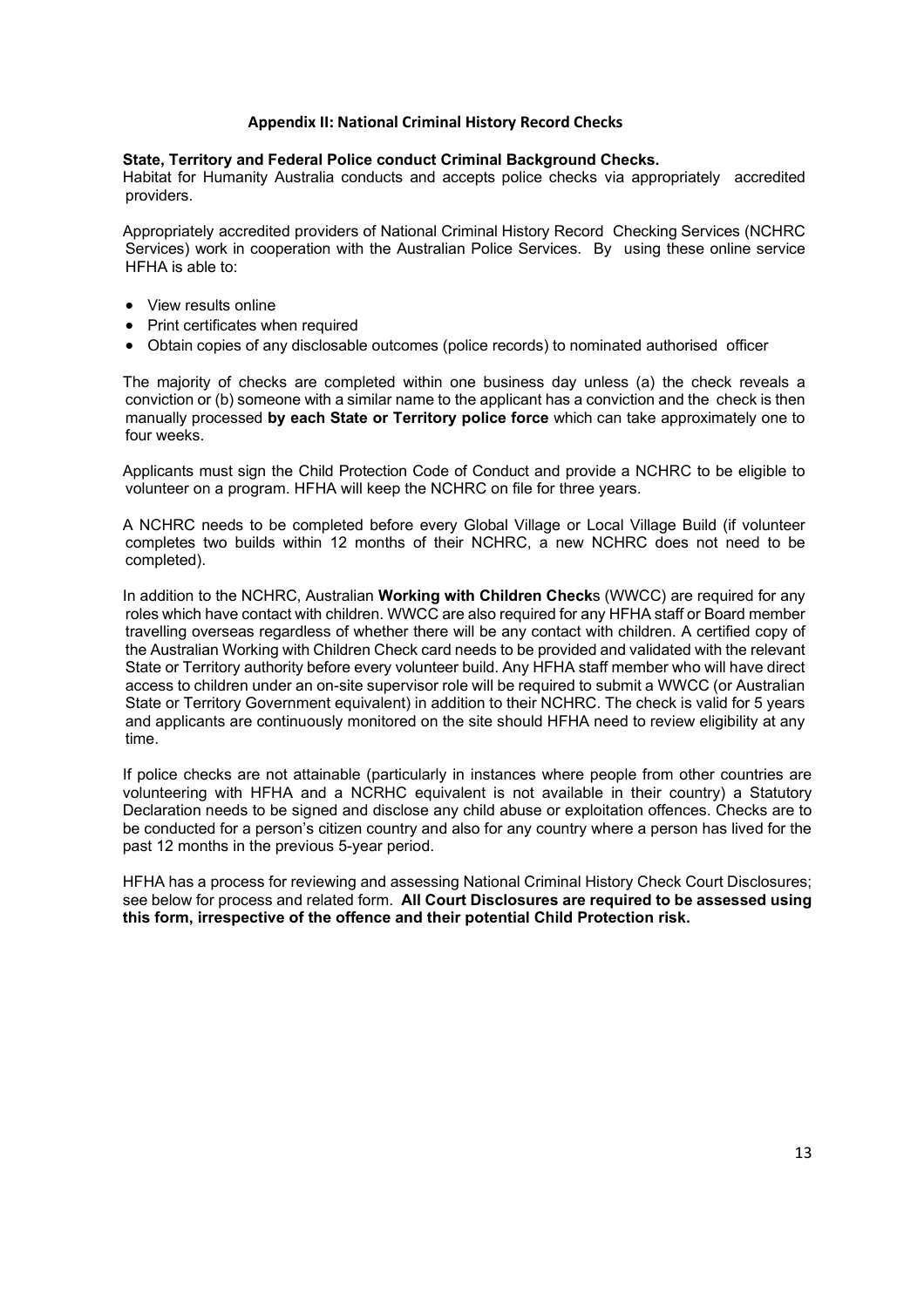### **Assessment Procedure for National Criminal History Check Disclosures**

Habitat for Humanity Australia (HFHA) has a process for reviewing and assessing National Criminal History Check Court Disclosures. In the event of disclosure of criminal record, this process determines whether it is appropriate for the individual with a Disclosable Court outcome to continue their involvement with HFHA (for example participate in a volunteering Program, HFHA Board directorship, office volunteering, employment, etc.). HFHA will assess the relevance of a person's criminal history to the inherent requirements of the position based on the condition outlined below. Having a criminal record does not automatically preclude an individual from participating in activities with HFHA. HFHA recognises that National Criminal History Checks alone are not a rigorous or full assessment of suitability for a role and HFHA will undertake a comprehensive assessment on a case-by-case basis of an individuals' involvement in the event of a National Criminal History Check Court Disclosure.

**Name:** 

-

-

-

-

-

**Position Applied for:** *(e.g. Global Village Volunteer, Committee Member*)

**Details of Criminal History:** 

**Date of Offence:** 

**Seriousness of the conviction/s or offence/s and its relevance to the job in question:** 

- **Whether in relation to the offence there was a finding of guilt but without conviction, which indicates a less serious view of the offence by the courts:**

**The age of the applicant when the offences occurred:** 

- **Length of time since the offence occurred:** 

**Whether the applicant has a pattern of offences:** 

- **The circumstances in which the offence took place, for example if it was an offence that took place in a work, domestic or personal context:**

- **Whether the applicant's circumstances have changed since the offence was committed (for example, past drug use):**

**The attitude of the job applicant to their previous offending behaviour:** 

**Character, work and professional references:** 

**Other relevant mitigating circumstances:**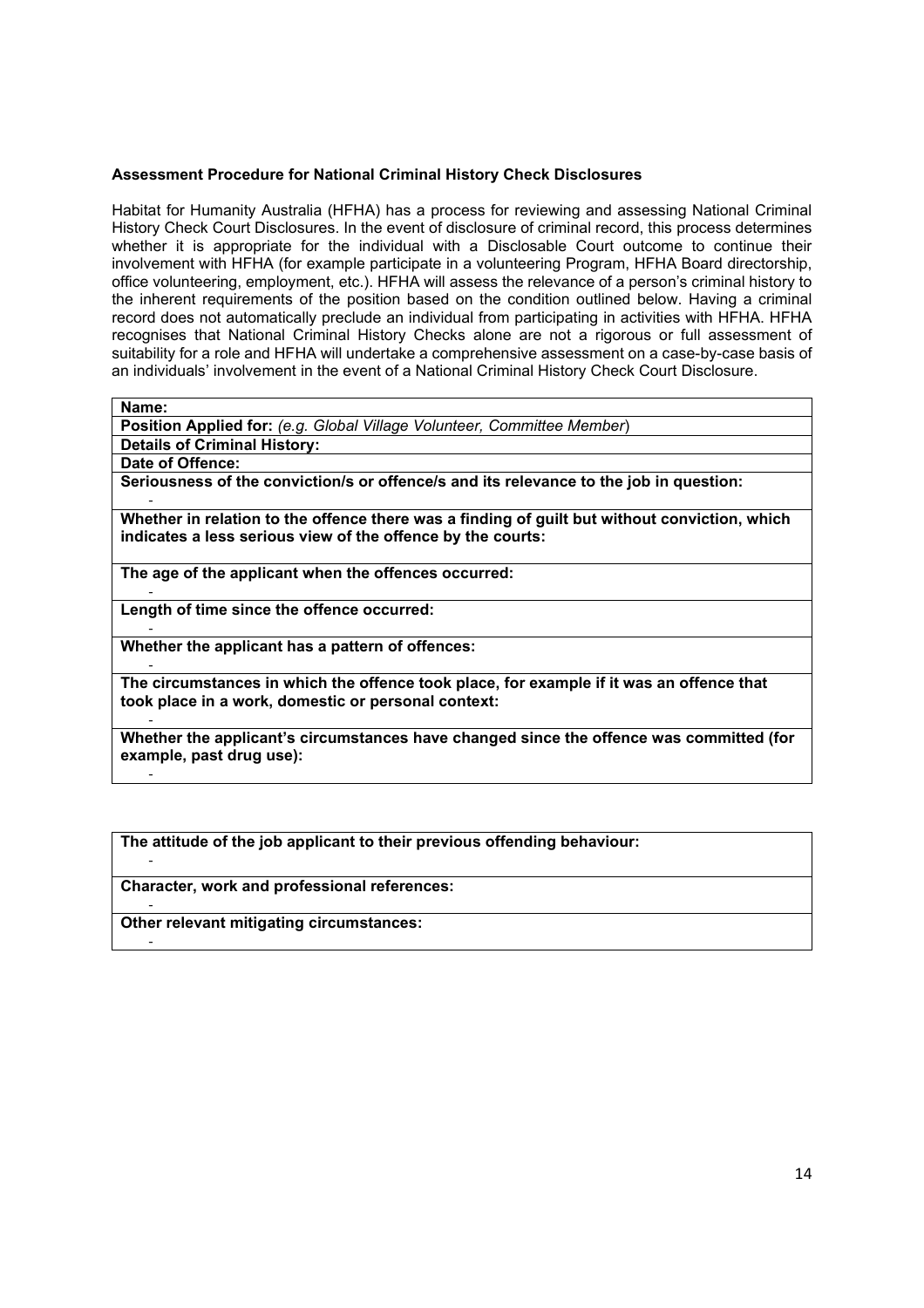Action Taken: **Approved or not approved** application for position of (**insert position**) HFHA has determined that the inherent requirements of the activity (**list requirements of activities or association with HFHA**), i.e. *participating in a Global Village Build include:*

- *Travel overseas to a developing country*
- *Fundraise a donation to the Global Village or Local Village Programme*
- *Be part of a team*
- *Build in a community*

We decided that the nature of the offence **does or does not** impact the inherent requirements of the activity.

We would therefore like to **accept or deny** (full name of person) position on the (name of build/committee or activity).

Signature of CEO or their representative:

Signature of Child Protection Officer:

Signature of Relevant Functional Manager: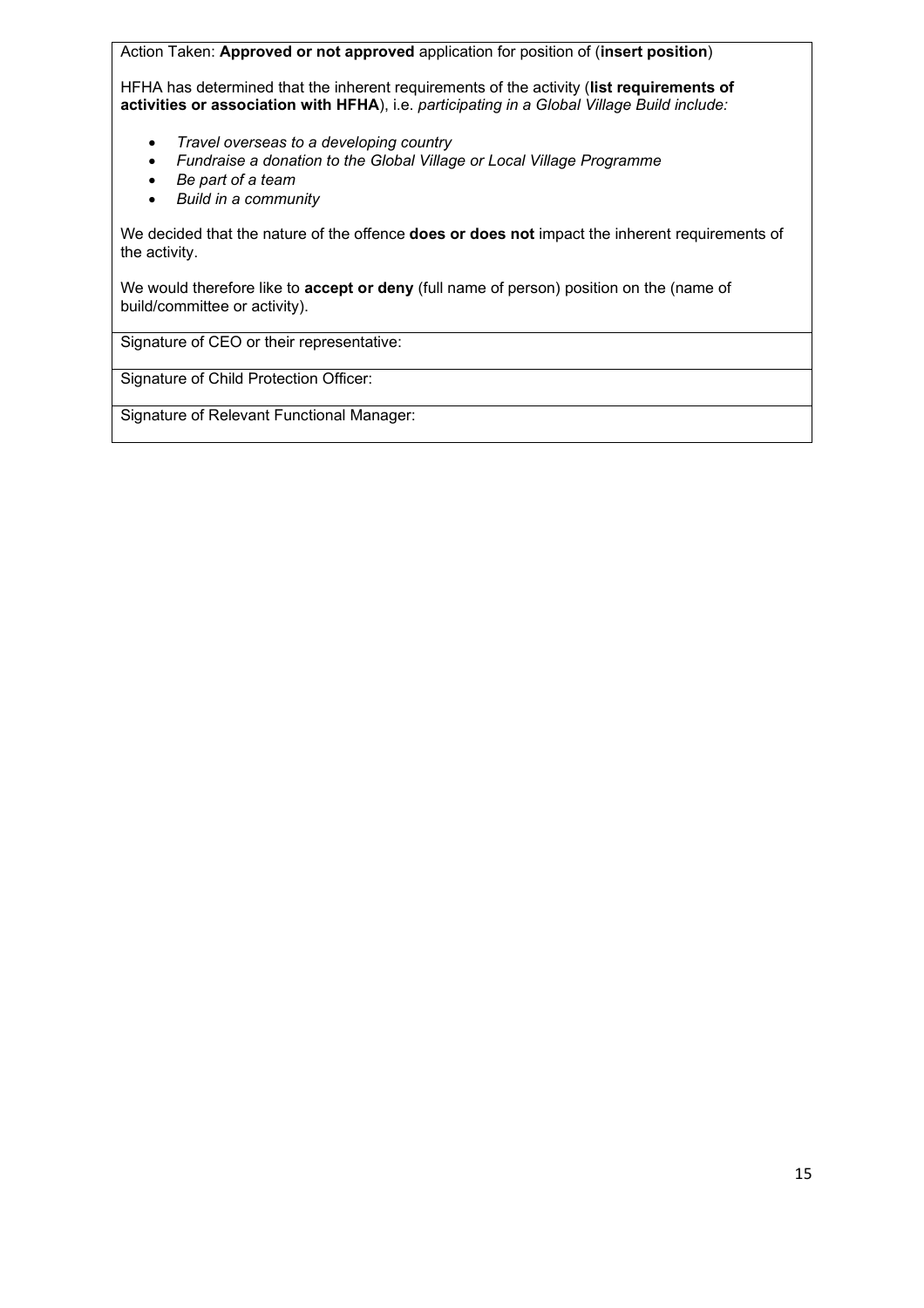### <span id="page-15-0"></span>**Appendix III: Process of Handling & Responding to Accusations of Child Abuse**

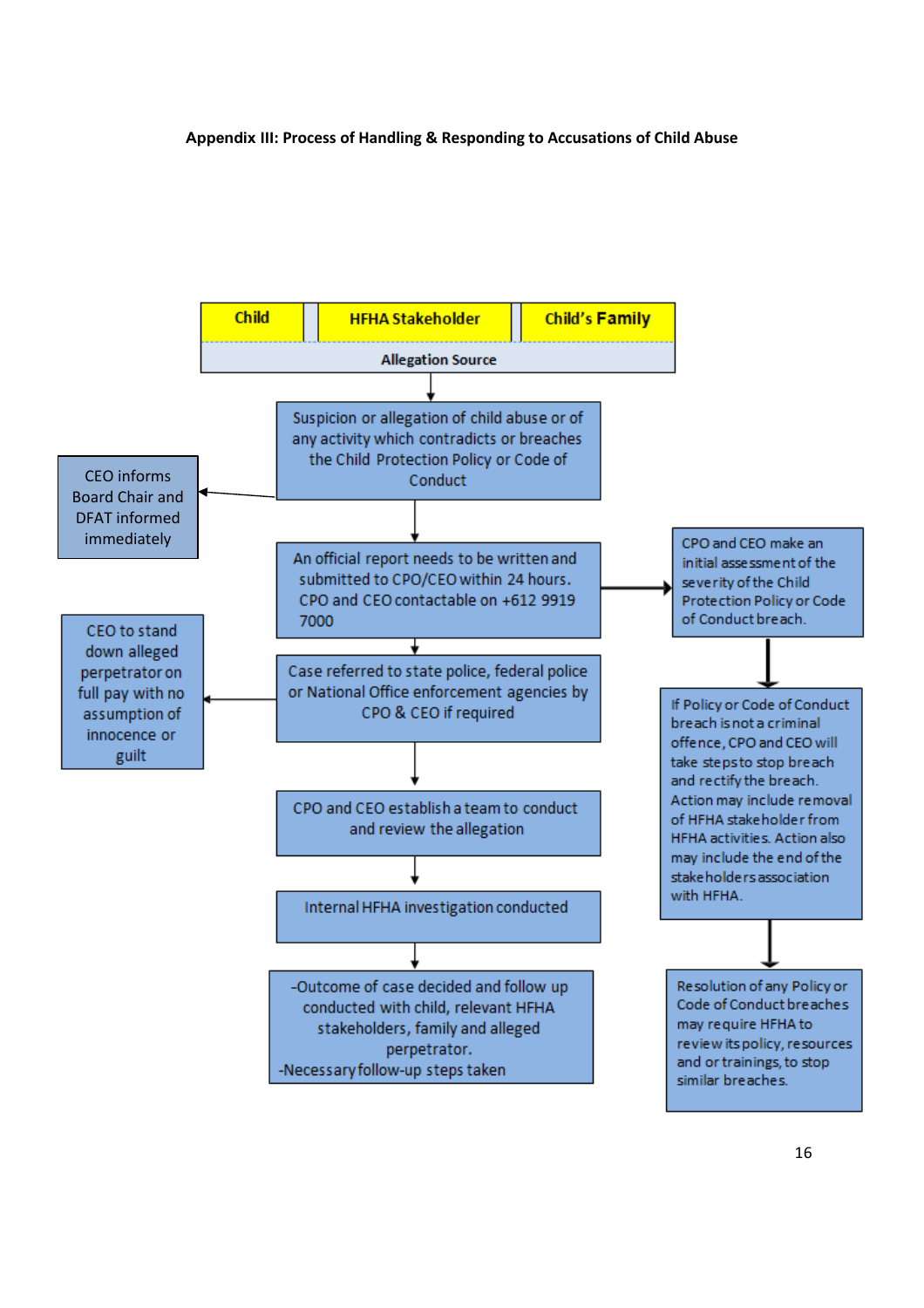## **Appendix IV: Reporting Form for Suspected Child Abuse or Policy Breaches**

<span id="page-16-0"></span>**HFHA REPORTING FORM FOR SUSPECTED CHILD ABUSE OR A CHILD PROTECTION POLICY BREACH**

- This form is to be completed **immediately** after becoming aware of a potential breach of the Child Protection Policy.
- Once completed to the extent possible, send this report to the Habitat for Humanity Australia CPO and CEO. Phone +61 2 9919 7000 and email complaints@habitat.org.au
- Until further directions have been passed on by the CPO & CEO, ensure that all the information listed below remains **CONFIDENTIAL**. It is important that confidentiality is maintained when making a report (by reporting only to the designated person). Any breach in confidentiality can have negative effects on the child, their family, the complainant and the alleged offender.
- It is important to note that those who report suspected Child Abuse or Child Protection Policy or Code of Conduct breaches are not required to investigate their concern.
- If you do not have all the information necessary to complete this form, please only complete the relevant sections based on the knowledge you have.
- All reports and complaints will be treated seriously, handled professionally, in confidence and in a timely manner. Procedural fairness will be applied and all decisions made will be in the best interests of the child.
- An alternate reporting mechanism is also available called Habitat Ethics and Accountability Line (HEAL). HEAL is a hotline and website provided by a third-party service. This system can be used when the reporter or complainant wishes to remain anonymous. Reports can be made online or via telephone 24 hours a day, 7 days a week:
	- Within the United States, call toll-free 1-800-461-9330
	- Outside the United States, call collect 1-800-763-983
	- Online at [https://app.convercent.com/en-us/LandingPage/499b0647-c9d1-e511-](https://app.convercent.com/en-us/LandingPage/499b0647-c9d1-e511-80cc-000d3ab1b4ff) [80cc-000d3ab1b4ff](https://app.convercent.com/en-us/LandingPage/499b0647-c9d1-e511-80cc-000d3ab1b4ff)

## **Part One: About You**

Name:

Your role or association with Habitat for Humanity Australia:

Details of any other organisation involved:

Your relationship to the child or young person concerned:

**Part Two: About the Child(ren)/Young Person(s)**

Name(s):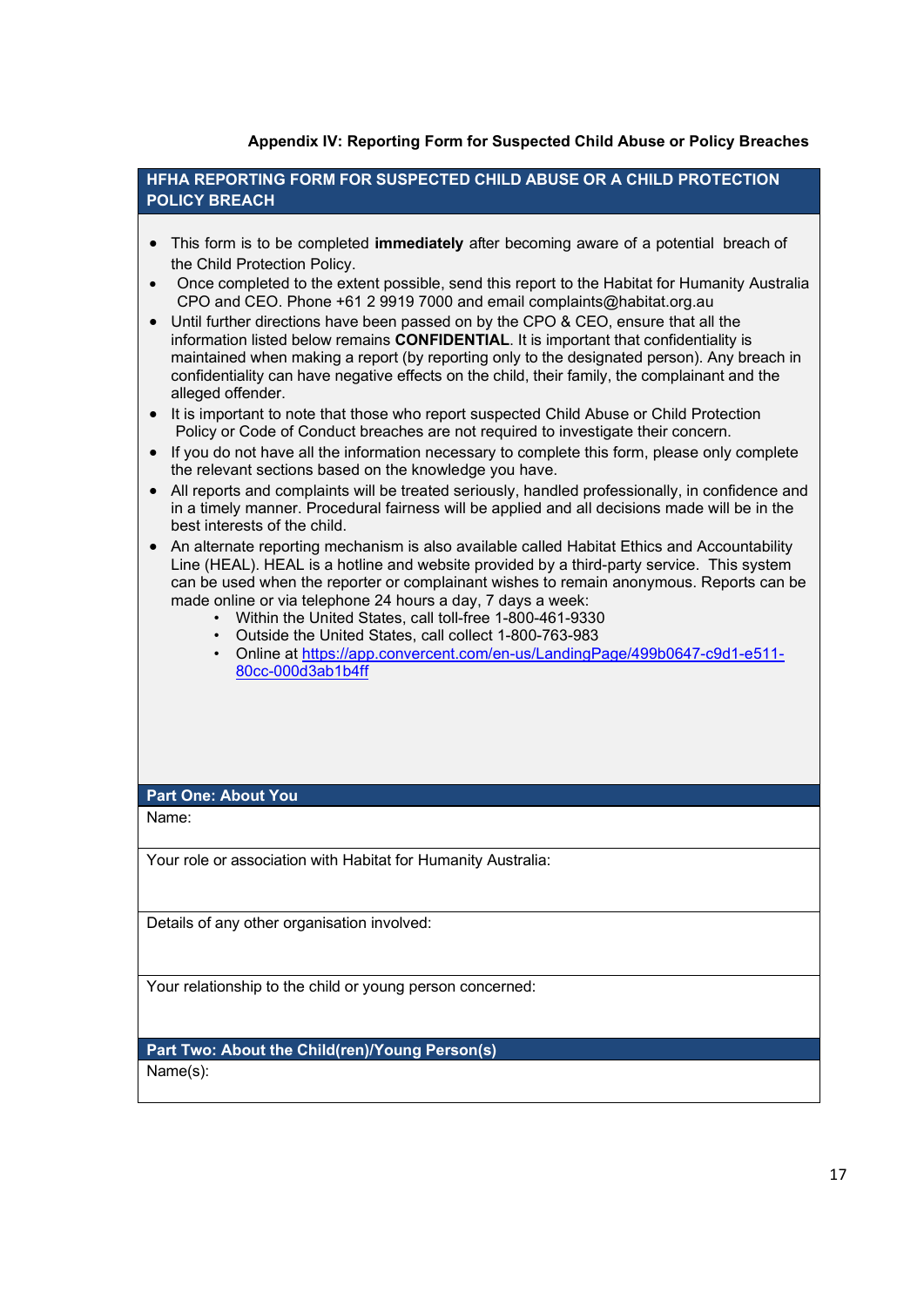| Sex:                                     |  |
|------------------------------------------|--|
|                                          |  |
| Age:                                     |  |
|                                          |  |
| Address:                                 |  |
|                                          |  |
| Who does this young person(s) live with? |  |
|                                          |  |

## **: Your Concerns**

How did your concern arise? Was any form of abuse observed or suspected? Was any breach observed or suspected?

Was an allegation made by the child? Did the child or someone else disclose abuse to you? Who disclosed the policy breach? Date, time and place of any incident(s):

Describe the nature of your concern/allegation:

Observations made by you of the child's state (mental, physical, emotional) or observations made by you of the policy breach:

If you spoke with the child(ren) concerned, write down exactly what the child said, and what you said:

Any other relevant information?

Were other children either involved in the incident or aware of it?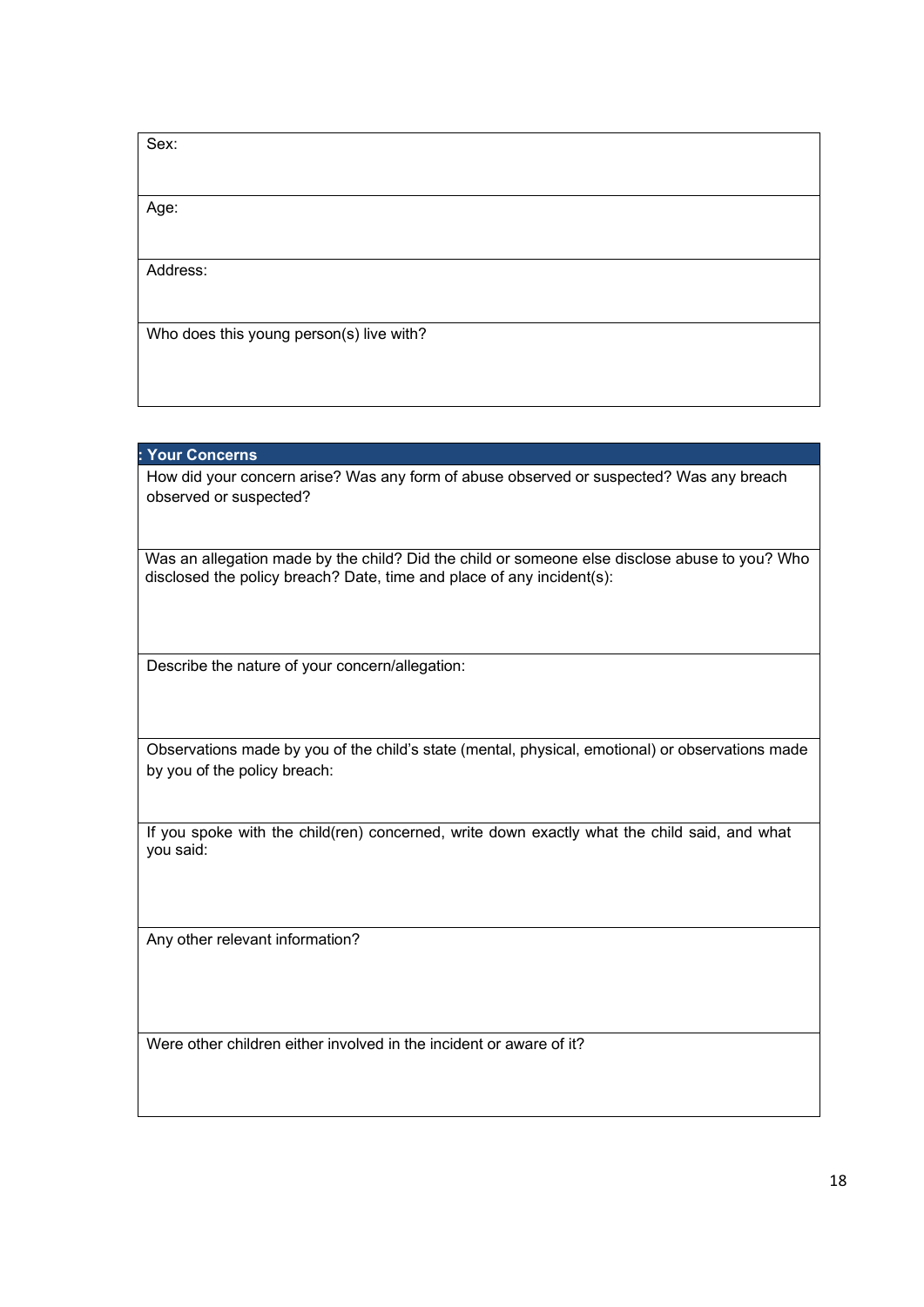|  | Who else have you discussed or reported this incident to? When and where did this occur? |  |
|--|------------------------------------------------------------------------------------------|--|
|  |                                                                                          |  |

List any action that has been taken so far:

- *I declare that, to the best of my knowledge, the information listed above is true and accurate.*
- *I understand that it is my duty at all times to ensure that the rights of children are held paramount.*
- *I understand the serious implications in falsely accusing or reporting a HFHA stakeholder of actual or suspected Child abuse.*

| Completed by: |  |
|---------------|--|
| Date:         |  |
| Signature:    |  |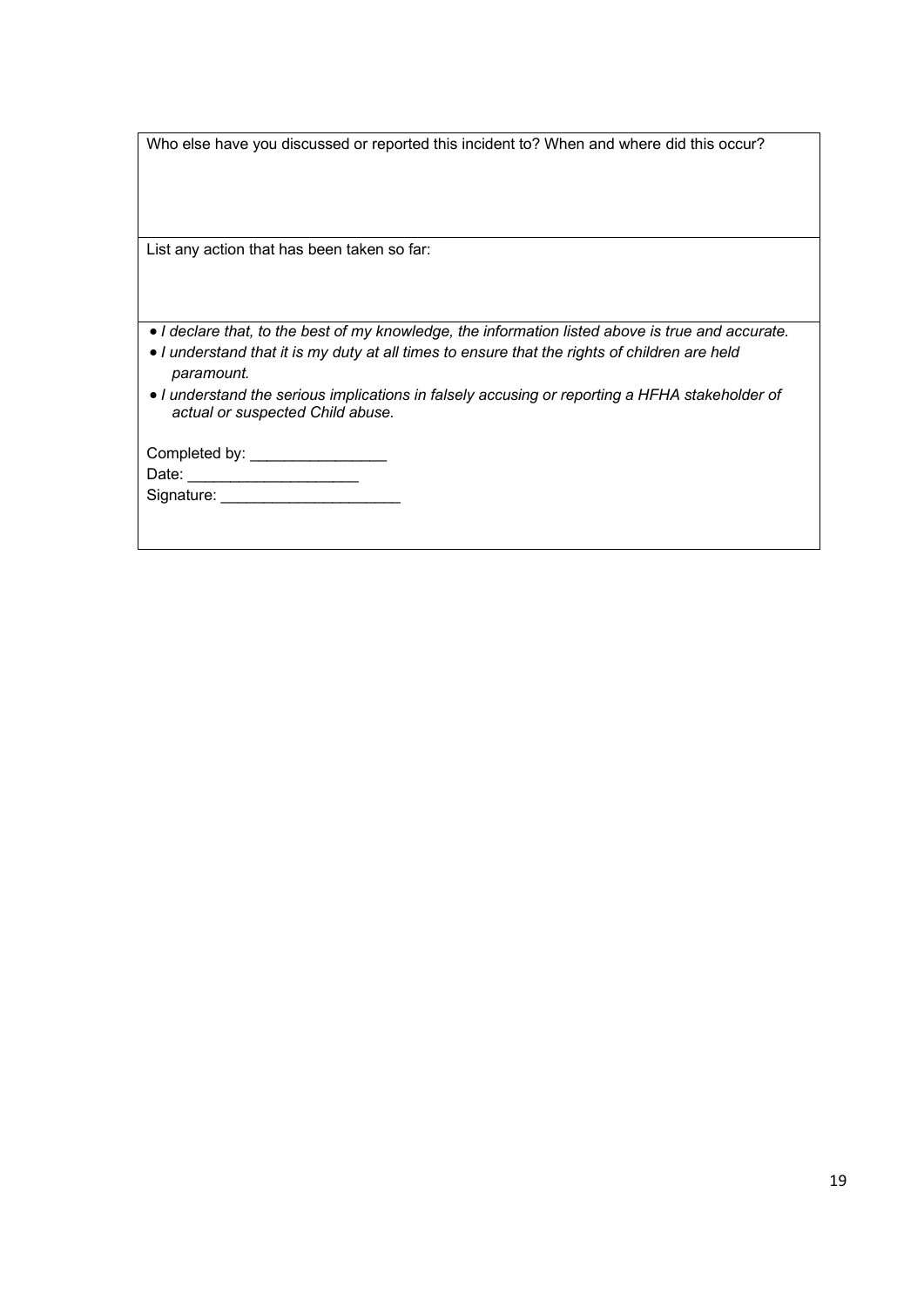### **Appendix V: Child Protection – Policy Implementation Checklist**

<span id="page-19-0"></span>**Q QUESTIONS TO ASK YES/NO COMMENTS/EVIDENCE** 1. Please confirm the existence of safeguarding policies that govern the organisation's activities in relation to Child Protection (CP) and Prevention of Sexual Exploitation, Abuse & harassment (PSEAH) 2. Do these policies address minimum requirements of DFAT Safeguarding (CP and PSEAH) Policies (see below)? 3. Are these policies reviewed frequently? How often? (Please refer to most recent policy review checklist) 4. Are all staff familiar with the organisation's Safeguarding (CP and PSEAH) policies? 5 Have all staff signed the Child Protection Code of Conduct? 6. Have downstream project partner organisation staff signed the Child Protection Code of Conduct? Which organisations? 7. Have all visitors to the project community/site as part of project activities signed the Child Protection Code of Conduct? 8. Is there a procedure in place for recording, investigating and acting against CP and PSEAH allegations? 9. Are thorough reference checks conducted for new staff? Are criminal history checks conducted? 10. Have there been any staff trainings on Safeguarding including Child Protection and PSEAH risks and issues? When? 11. Are steps taken to ensure the appropriate use of images in all marketing activities and communications? - Ensuring children are appropriately dressed - Ensuring no images are taken of children which could be viewed in a sexually suggestive manner - Ensuring that images truthfully reflect their situation - Obtaining child/guardian permission to take/use the photos 12. Are there reporting mechanisms in place for monitoring child rights, child protection and PSEAH issues at project level?

– HFH Affiliates To be completed annually during a monitoring visit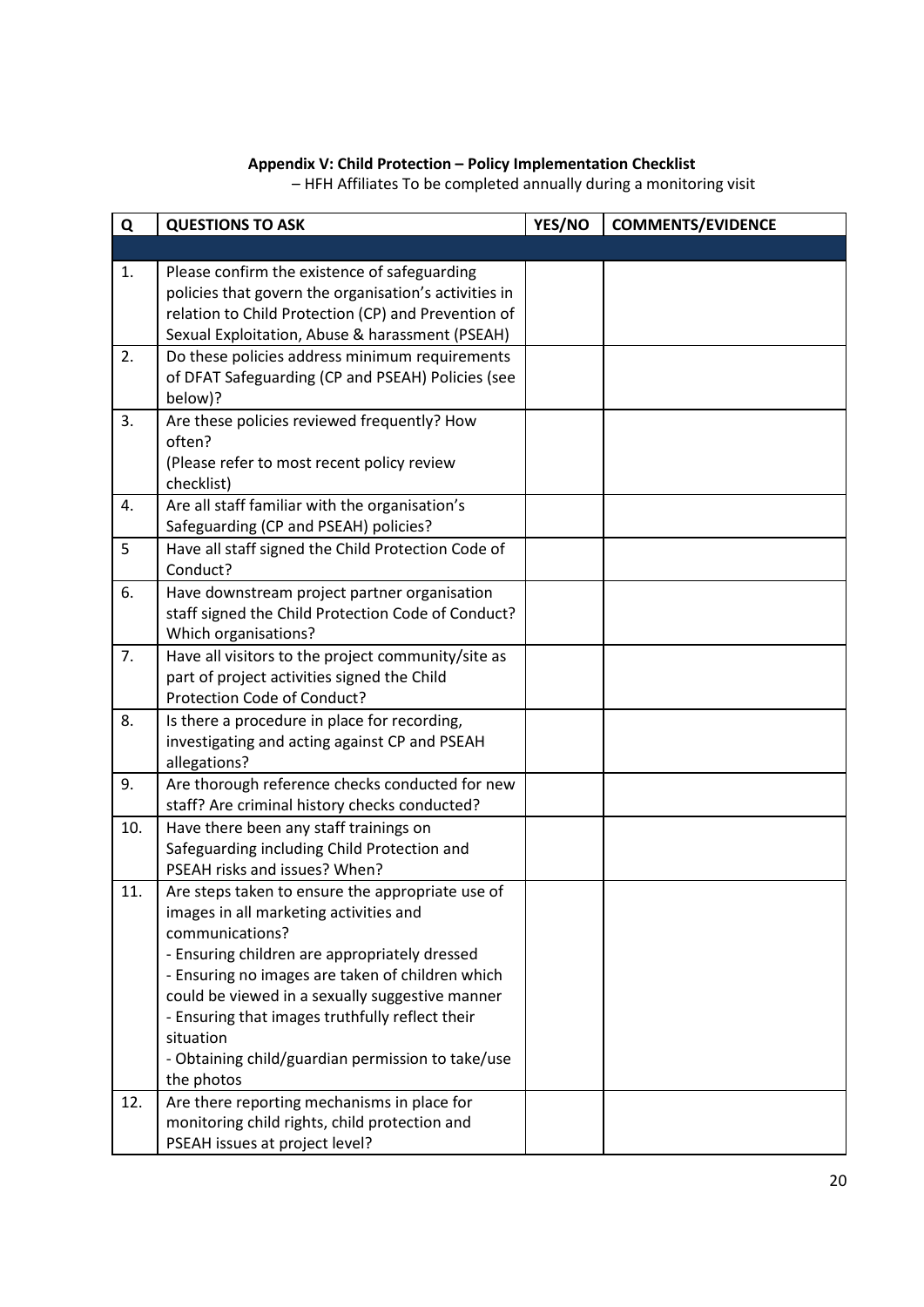| 13. | Is there a Safeguarding/Child Protection/PSEAH |  |
|-----|------------------------------------------------|--|
|     | Focal Point identified in the organisation?    |  |

# **What is the name and position of the current Safeguarding/Child Protection Officer/Focal Point at the organisation?**

| Name:            |  |
|------------------|--|
| <b>Position:</b> |  |

# **Actions for follow up**

| <b>Action Required</b> | <b>Person Responsible</b> | <b>Resources Needed</b> | <b>Completion Date</b> |
|------------------------|---------------------------|-------------------------|------------------------|
|                        |                           |                         |                        |
|                        |                           |                         |                        |
|                        |                           |                         |                        |
|                        |                           |                         |                        |
|                        |                           |                         |                        |

# **Checklist Completed by:**

| Name(s):                  |  |
|---------------------------|--|
| Position(s)/Organisation: |  |
| Date:                     |  |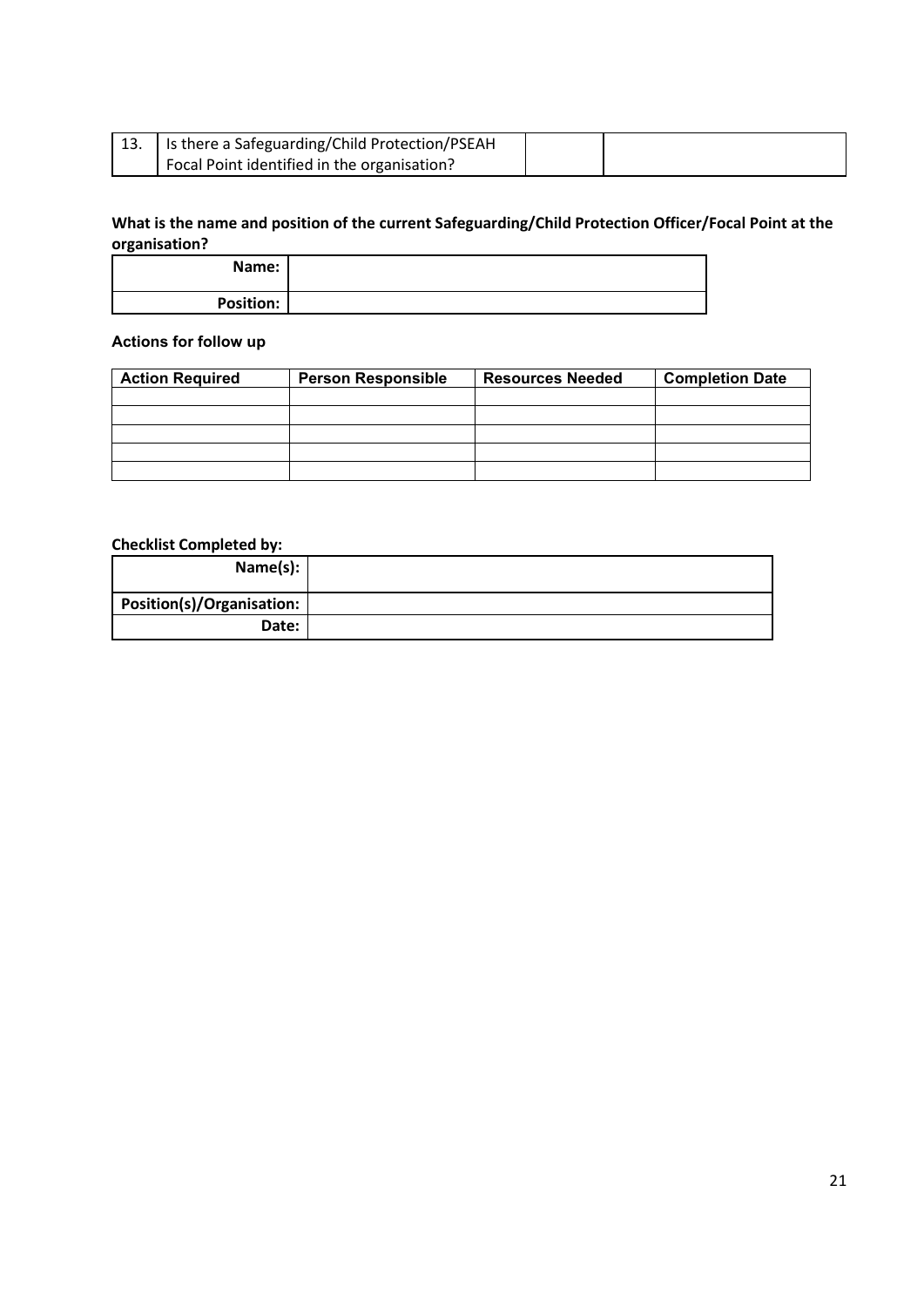## **MINIMUM STANDARDS for CP and PSEAH Policies**

As a minimum, HFH Safeguarding (CP and PSEAH) policies and practices must support the following standards:

### **Child Protection (CP)**

- 1. Regularly reviewed Child Protection Policy in place
- 2. Commitment to Child Protection
- 3. Reporting Procedure
- 4. Risk assessment and management
- 5. Chid Protection Training
- 6. Safe Recruitment and screening with employment contracts to include right to suspend or terminate

### **Prevention of Sexual Exploitation, Abuse & Harassment (PSEAH)**

- 1. PSEAH Policy in place that has expectations clearly communicated
- 2. Reporting and investigation procedures in place
- 1. Risk management processes that include PSEAH risks
- 2. Effective and regular PSEAH training in place
- 3. Recruitment, screening and employment processes that manage PSEAH risk
- 4. Prohibit transactional sex for all personnel while engaged in delivery of DFAT business
- 5. Prohibit fraternisation for all non-national personnel while engaged in delivery of DFAT business.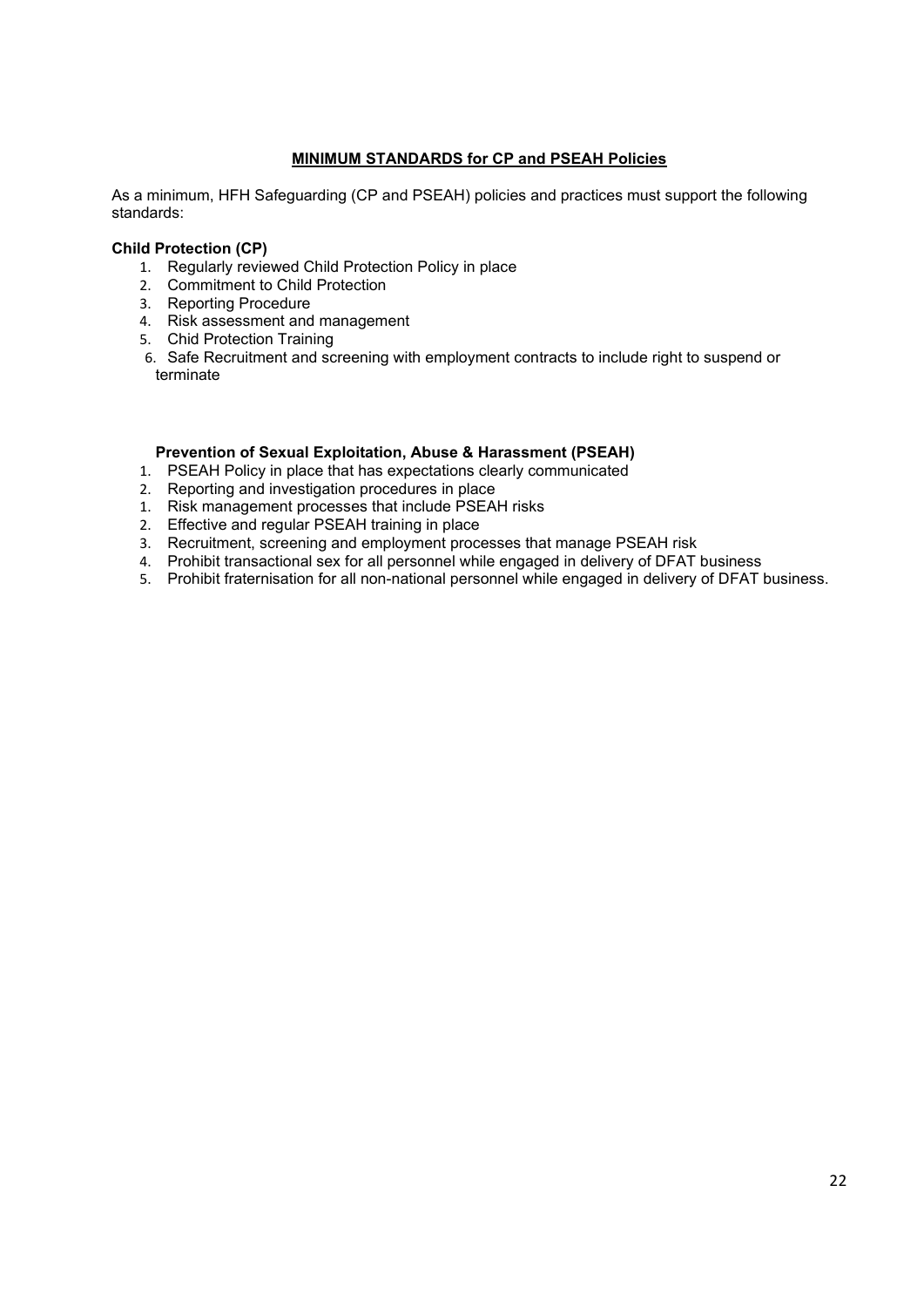### <span id="page-22-0"></span>**Appendix VI: Child Protection Policy Checklist – HFHA & Partners**

This checklist has been developed by Habitat for Humanity Australia as a tool for partner organisations to develop their Child Protection Policy and supporting guidelines and procedures.

The purpose of a Child Protection Policy is to provide a statement of an organisation's commitment to best practice in child protection. A Child Protection Policy:

- Demonstrates commitment to keeping children safe from harm and abuse
- Educates everyone about child abuse and the rights of children
- Provides a practical guide to the protection of children from abuse within the organisation
- Supports staff and volunteers to work safely and positively with children.

The following checklist ensures that an organisation's child protection policy meets the minimum standards for ACFID and DFAT Accreditation.

### *When to use this tool*

The following tool should be used as part of the review cycle for Habitat for Humanity Australia's Child Protection Policy, every two years.

Habitat for Humanity Australia should use this tool in assessing the quality of our partner organisation's Child Protection policies and procedures.

It must be updated to reflect changes in the ACFID or DFAT Child Protection Policies and changes in child protection legislation or other applicable legislation.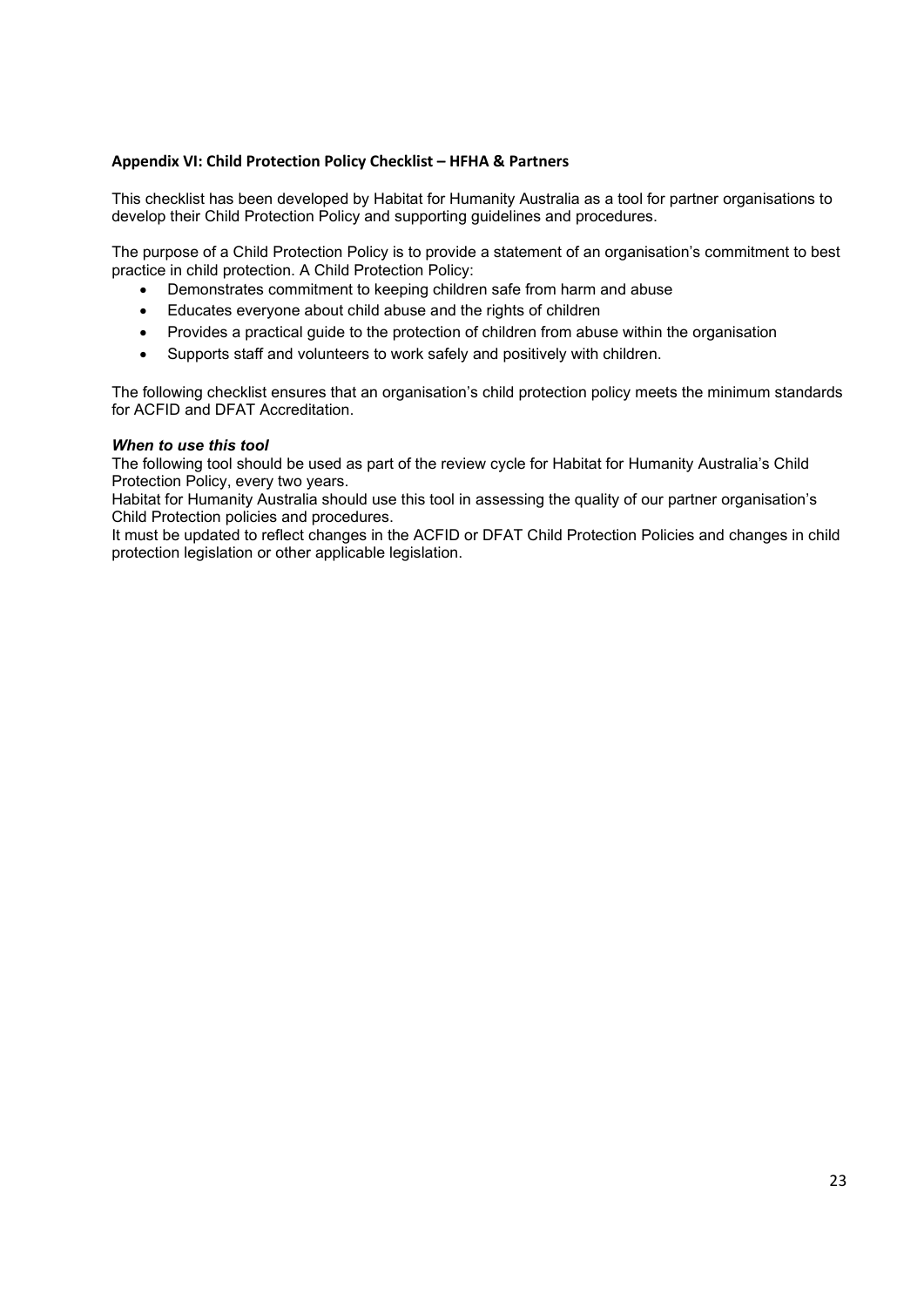*Habitat for Humanity Australia Child Protection Policy and Procedures Checklist Tool*

| <b>Check information</b>    |  |  |
|-----------------------------|--|--|
| <b>Policy Title</b>         |  |  |
| <b>Partner Organisation</b> |  |  |
| Date of check               |  |  |
| <b>Check conducted by:</b>  |  |  |
| Name                        |  |  |
| Position                    |  |  |
| Name                        |  |  |
| Position                    |  |  |
| Due date for agreed actions |  |  |

| <b>Item</b>    | <b>Description Or Example</b>                                                                                                                                                                                                                                                                                              | In Place | <b>Partially In Place</b> | <b>Not In</b><br><b>Place</b> | <b>Action Required To Meet</b><br><b>Standard</b> |
|----------------|----------------------------------------------------------------------------------------------------------------------------------------------------------------------------------------------------------------------------------------------------------------------------------------------------------------------------|----------|---------------------------|-------------------------------|---------------------------------------------------|
| <b>Content</b> | The policy and procedures must be consistent in<br>scope and content with the Australian Council for<br>International Development Code of Conduct and<br>DFAT Child Protection Policy 2018 and related<br>Guidance Notes, and HFHA Child Protection Policy<br>and Procedures and HFHA Child Protection Code of<br>Conduct. |          |                           |                               |                                                   |
| Title          | Example: [Organisation] Child Protection Policy or<br>Child Safe policy or Child Safe and Friendly<br><b>Environment Policy</b>                                                                                                                                                                                            |          |                           |                               |                                                   |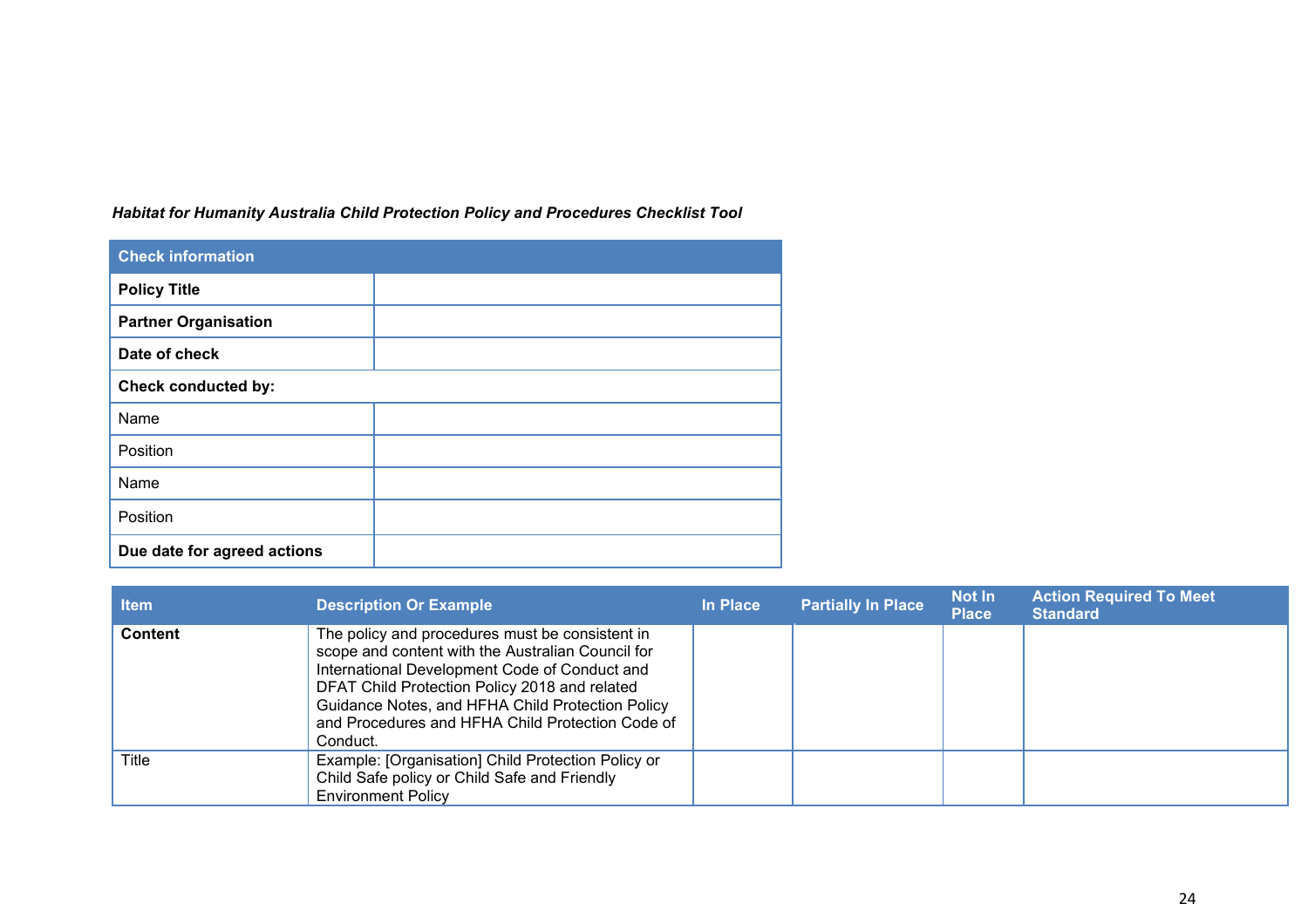| Item                                               | <b>Description Or Example</b>                                                                                                                                                                                                                                                                                                                                                                                                                                                                             | <b>In Place</b> | <b>Partially In Place</b> | <b>Not In</b><br><b>Place</b> | <b>Action Required To Meet</b><br><b>Standard</b> |
|----------------------------------------------------|-----------------------------------------------------------------------------------------------------------------------------------------------------------------------------------------------------------------------------------------------------------------------------------------------------------------------------------------------------------------------------------------------------------------------------------------------------------------------------------------------------------|-----------------|---------------------------|-------------------------------|---------------------------------------------------|
| Aim/Objective/Vision                               | A clear statement that sets out the main objectives of<br>the policy including information about the<br>organisation's philosophy regarding child protection                                                                                                                                                                                                                                                                                                                                              |                 |                           |                               |                                                   |
| Scope                                              | Example: The Policy applies to staff, volunteers,<br>visitors etc.                                                                                                                                                                                                                                                                                                                                                                                                                                        |                 |                           |                               |                                                   |
| <b>Definitions</b>                                 | Include a definition of a child and the organisation's<br>understanding and definition of child abuse, child<br>rights and child protection                                                                                                                                                                                                                                                                                                                                                               |                 |                           |                               |                                                   |
| Code Of Conduct                                    | The Code must set out the appropriate boundaries<br>and professional standards for working safely and<br>respectfully with children and young people; This<br>must be signed by all personnel implementing DFAT-<br>funded activities. The DFAT Child Protection Policy<br>provides a sample Code of Conduct called Child<br>Protection - Professional Behaviours.<br>The Code of Conduct must meet the universal child<br>protection standards but also be culturally relevant. It<br>can be translated. |                 |                           |                               |                                                   |
| <b>Reporting Procedures</b>                        | The Policy must include reporting procedures which<br>are known by personnel and partners and are applied<br>in practice and cover/include:<br>• child exploitation and abuse suspicions and/or<br>allegations<br>• non-compliance with the code of conduct or policy<br>• sanctions that are/would be applied in the event of<br>breaches<br>• immediate reporting to DFAT where DFAT funds<br>are involved<br>• contact information to enable an external person to<br>report.                          |                 |                           |                               |                                                   |
| <b>Child Safe Recruitment</b><br><b>Procedures</b> | These should include:<br>Pre-employment screening procedures such as<br>criminal record and verbal reference checks,                                                                                                                                                                                                                                                                                                                                                                                      |                 |                           |                               |                                                   |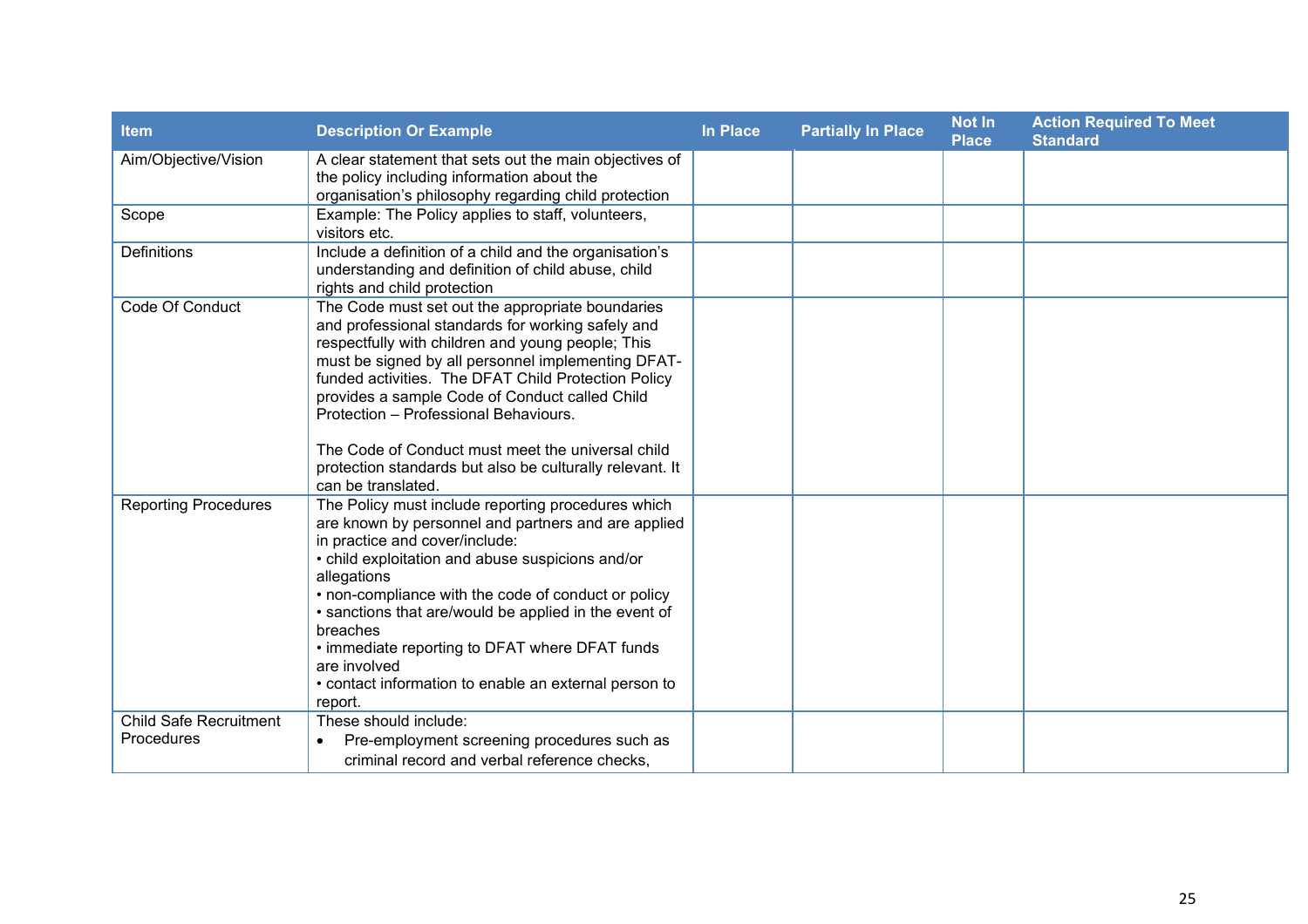| <b>Item</b>                                        | <b>Description Or Example</b>                                                                                                                                                                                                                                                                                                                                                                                                                                                                                                                                                                                                                                                                                                                                                                          | In Place | <b>Partially In Place</b> | <b>Not In</b><br><b>Place</b> | <b>Action Required To Meet</b><br><b>Standard</b> |
|----------------------------------------------------|--------------------------------------------------------------------------------------------------------------------------------------------------------------------------------------------------------------------------------------------------------------------------------------------------------------------------------------------------------------------------------------------------------------------------------------------------------------------------------------------------------------------------------------------------------------------------------------------------------------------------------------------------------------------------------------------------------------------------------------------------------------------------------------------------------|----------|---------------------------|-------------------------------|---------------------------------------------------|
|                                                    | targeted interview questions for staff and<br>volunteers who will be working with children<br>additional screening measures such as<br>behavioural-based interview questions for<br>'working with children' positions. Checks must be<br>conducted for each country in which the<br>individual has lived for 12 months or longer over<br>the last 5 years, and for the individual's countries<br>of citizenship<br>A commitment that the organisation will not<br>$\bullet$<br>permit personnel to work with children if they<br>pose an unacceptable risk to children's safety or<br>wellbeing<br>A provision in all employment contracts that the<br>$\bullet$<br>organisation has the right to dismiss or transfer to<br>other duties personnel who breach the child<br>protection code of conduct. |          |                           |                               |                                                   |
| <b>Child Protection Training</b>                   | Annual child protection training (which includes its<br>reporting procedures) for personnel.                                                                                                                                                                                                                                                                                                                                                                                                                                                                                                                                                                                                                                                                                                           |          |                           |                               |                                                   |
| Policy Review                                      | Provision for policy review every two years                                                                                                                                                                                                                                                                                                                                                                                                                                                                                                                                                                                                                                                                                                                                                            |          |                           |                               |                                                   |
| <b>DFAT Compliance</b>                             | A statement must be included that says the<br>organisation must comply with all child protection<br>requirements stated in DFAT's funding agreements                                                                                                                                                                                                                                                                                                                                                                                                                                                                                                                                                                                                                                                   |          |                           |                               |                                                   |
| <b>Child Protection/Safe</b><br><b>Focal Point</b> | The Policy can make an appointment for a person<br>within the organisation who can act as a child<br>protection contact point.                                                                                                                                                                                                                                                                                                                                                                                                                                                                                                                                                                                                                                                                         |          |                           |                               |                                                   |
| <b>Child Protection Risk</b><br>Strategy           | The Policy or accompanying Guidelines includes a<br>Child Protection Risk matrix and steps to identifying<br>and managing child protection risks across all<br>activities of the organisation, which will be regularly<br>re-assessed.                                                                                                                                                                                                                                                                                                                                                                                                                                                                                                                                                                 |          |                           |                               |                                                   |
|                                                    |                                                                                                                                                                                                                                                                                                                                                                                                                                                                                                                                                                                                                                                                                                                                                                                                        |          |                           |                               |                                                   |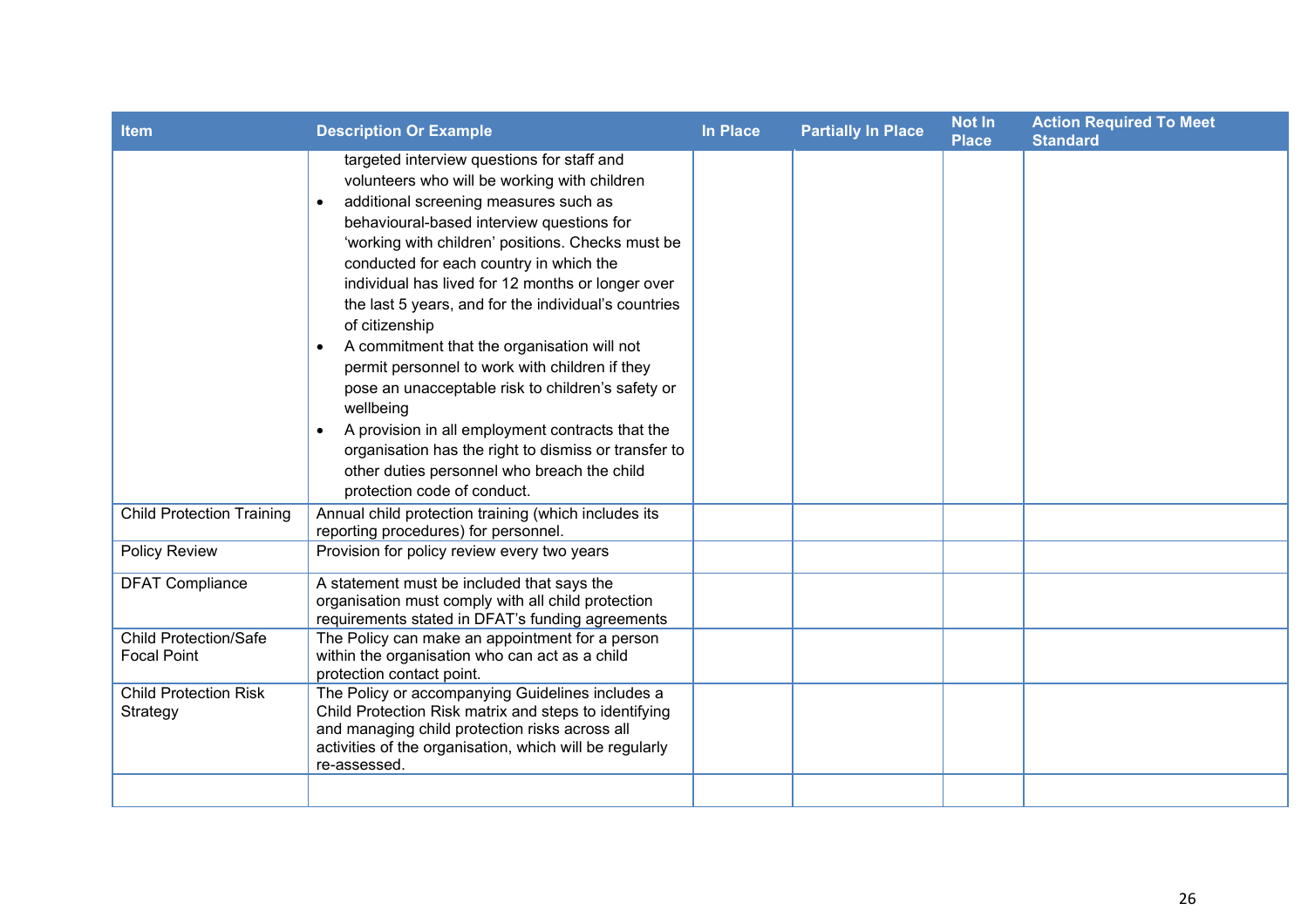| <b>Item</b>                                                                                   | <b>Description Or Example</b>                                                                                                                                                                                                            | In Place | <b>Partially In Place</b> | <b>Not In</b><br><b>Place</b> | <b>Action Required To Meet</b><br><b>Standard</b> |
|-----------------------------------------------------------------------------------------------|------------------------------------------------------------------------------------------------------------------------------------------------------------------------------------------------------------------------------------------|----------|---------------------------|-------------------------------|---------------------------------------------------|
| Positive Discipline                                                                           | Positive discipline or safe behavioural management<br>techniques can be included to guide staff working<br>with children or providing support to parents.                                                                                |          |                           |                               |                                                   |
| Safe internet, social<br>media and email use                                                  | Safe internet and social media procedures can be<br>included when staff or children/young people are<br>using the organisations' computers or communicating<br>with staff and children or young people via email,<br>social media or SMS |          |                           |                               |                                                   |
| Relevant laws, child<br>protection authorities and<br>local reporting and<br>referral details | Attach relevant laws such as child protection,<br>mandatory reporting, child protection authority<br>contact numbers and local reporting/referral contact<br>details.                                                                    |          |                           |                               |                                                   |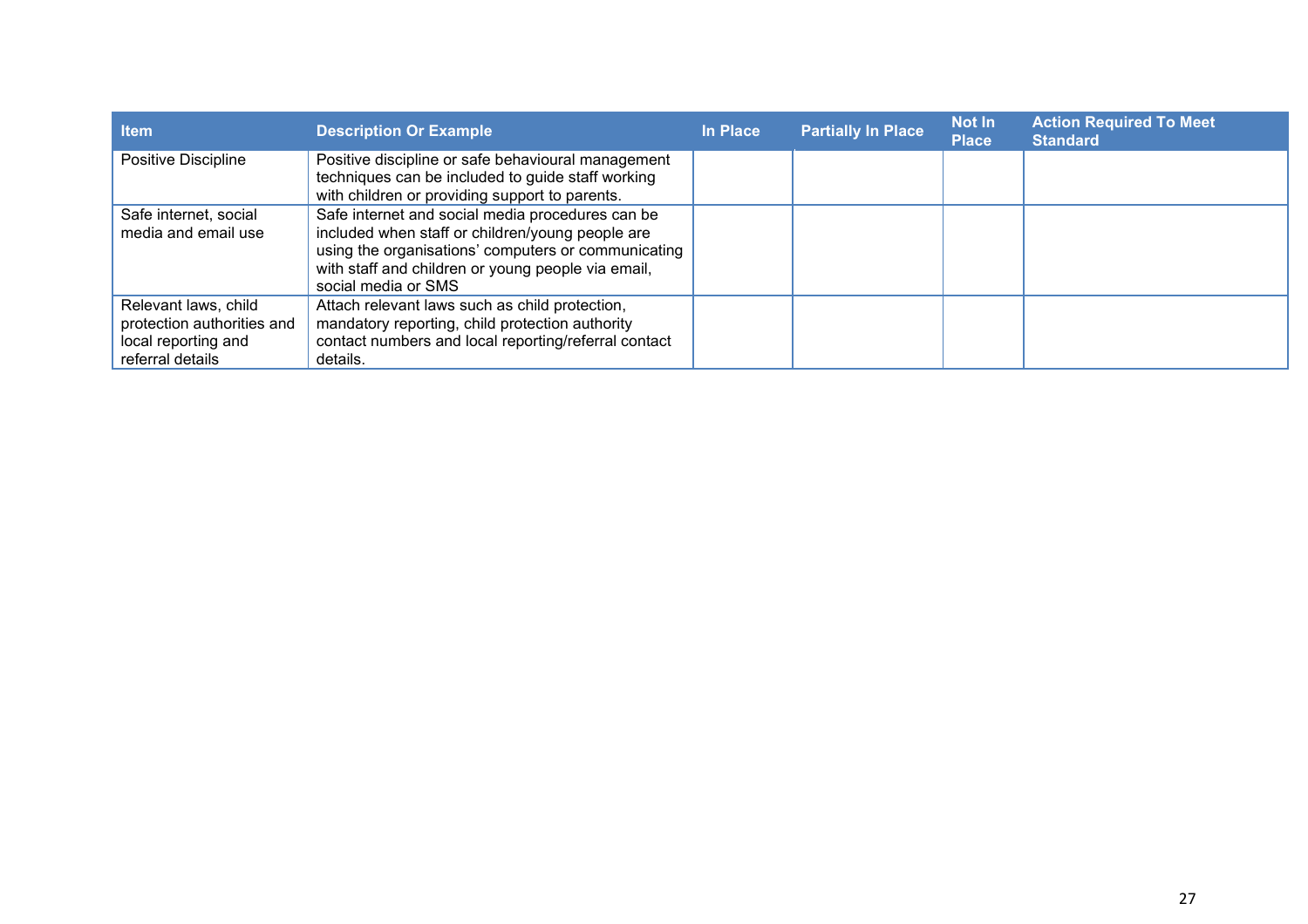# <span id="page-27-0"></span>**Appendix VII: Child Protection Guidelines for Implementing Partners**

### **Managing Child Protection Risks on Habitat for Humanity Projects**

### **Why Child Protection?**

Managing child protection risks effectively is critical to safeguarding the children and families who we work with, protecting our staff and volunteers, and protecting the reputation of Habitat for Humanity. Child protection risks need to be assessed as part of standard risk management processes at design, implementation, monitoring and evaluation stages – and managed throughout the lifecycle of an activity. Child Protection must be considered at the project level, as well as at the organisational level.

### **Habitat for Humanity** *is* **a child-focused organisation**

Habitat for Humanity has zero tolerance for child abuse or exploitation in all its operations globally. HFH strives to be a child safe organisation at all times in all areas of operation. All organisations that work with families in communities where there are vulnerable children can be considered as working with children. HFH also engages children directly in program activities through programs such as youth build.

HFH's programs include several potential risk areas to children, including construction activities and sending volunteers into communities through various volunteering programs.

### **Understanding risk in your context**

[DFAT's Child Protection Risk Assessment](https://www.dfat.gov.au/sites/default/files/child-protection-risk-assessment-guidance.pdf)<sup>[1](#page-27-1)</sup> can help you to identify the overall child protection risk of your context by helping you to analyse:

- 1. The level of working with or contact with children in your programs.
- 2. Child protection controls you already have in place and the strength of these.

Through these steps, you can start to identify possible gaps in your existing child protection policies and systems and plan to address these.

<span id="page-27-1"></span><sup>1</sup> Also available at:<http://dfat.gov.au/about-us/publications/Pages/child-protection-policy.aspx>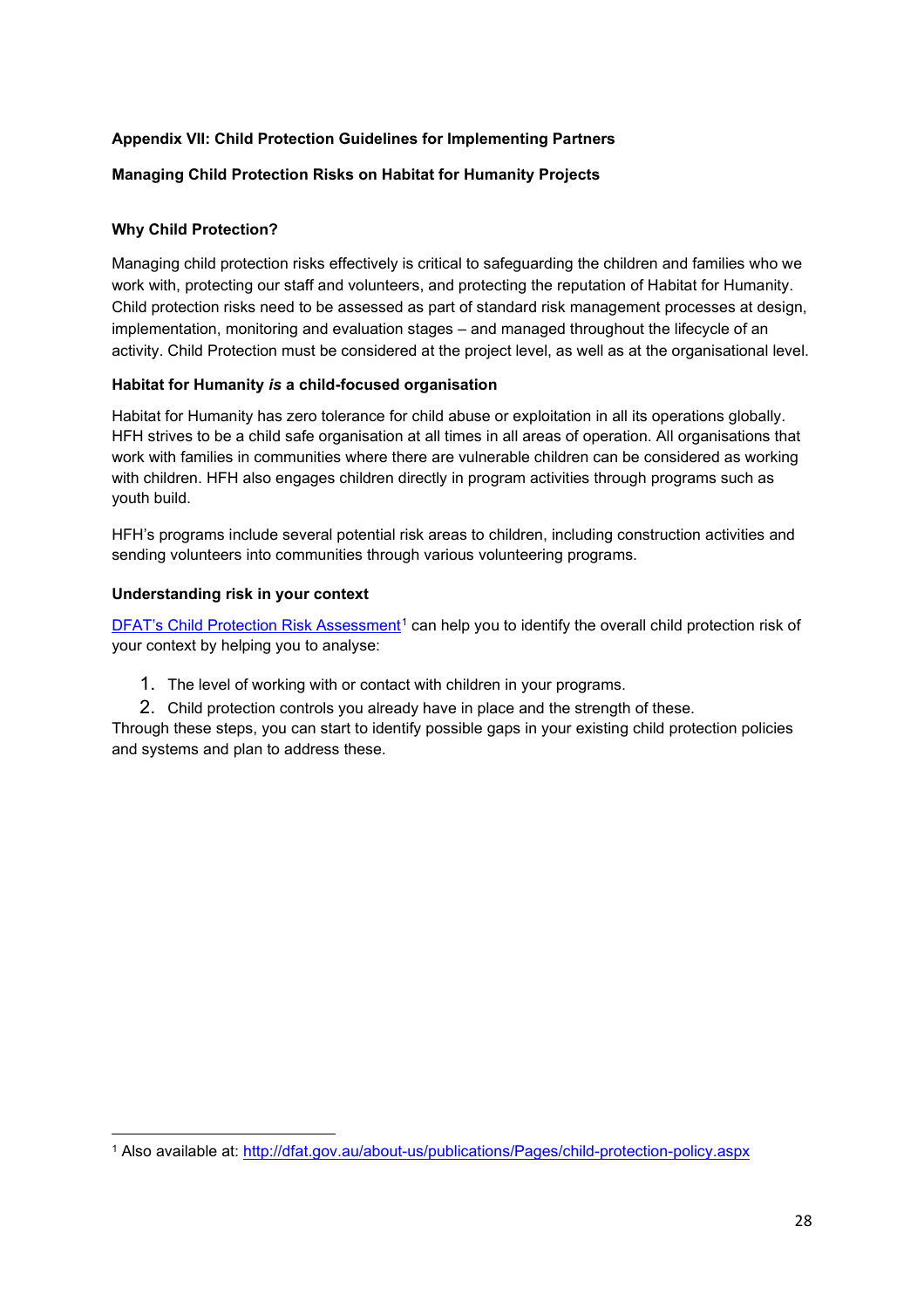# **Examples of common child protection risks in HFH programs**

The table below includes some common potential risks from HFH programs. This list is intended as a reference to help you identify risks and possible actions to mitigate them. The list is not comprehensive, and you must consider at the start of each project or activity, what specific risks need to be considered and managed.

| <b>Project Activity</b>                                                                                                                                                                                                                                                                                                                                                                   | <b>Potential Risks</b>                                                                                              | <b>Risk Mitigation</b>                                                                                                                                                                                                                                                                                                                                                                                                                                               |  |  |  |
|-------------------------------------------------------------------------------------------------------------------------------------------------------------------------------------------------------------------------------------------------------------------------------------------------------------------------------------------------------------------------------------------|---------------------------------------------------------------------------------------------------------------------|----------------------------------------------------------------------------------------------------------------------------------------------------------------------------------------------------------------------------------------------------------------------------------------------------------------------------------------------------------------------------------------------------------------------------------------------------------------------|--|--|--|
| <b>Construction activities</b>                                                                                                                                                                                                                                                                                                                                                            | Children playing on<br>construction site<br>exposed to onsite<br>hazards including tools<br>or hazardous materials. | Briefing to home partners and labourers at<br>$\bullet$<br>start of construction and monitoring by<br>project staff.<br>Fence off dangerous build sites where<br>$\bullet$<br>possible.                                                                                                                                                                                                                                                                              |  |  |  |
|                                                                                                                                                                                                                                                                                                                                                                                           | Children hired or used<br>as labourers by local<br>contractors                                                      | Brief contractors prior to signing contracts on<br>HFH stance against child labour and<br>monitoring by project staff.                                                                                                                                                                                                                                                                                                                                               |  |  |  |
|                                                                                                                                                                                                                                                                                                                                                                                           | Children playing in area<br>where construction<br>materials delivered                                               | Try to schedule deliveries during school hours<br>and keep children away from the area where<br>materials are being unloaded.                                                                                                                                                                                                                                                                                                                                        |  |  |  |
| Training activity with<br>child participants                                                                                                                                                                                                                                                                                                                                              | Child left alone with<br>trainer                                                                                    | Ensure all trainers working with children<br>(whether they be HFH staff, local partners<br>staff or community volunteers) have<br>undergone internal child protection screening<br>processes.                                                                                                                                                                                                                                                                        |  |  |  |
| Staff/Volunteers have<br>Child abuse<br>opportunity to spend<br>perpetrated by a<br>time alone with children<br>volunteer or staff<br>member<br>(Children may include<br>project beneficiaries,<br>community members,<br>child GV volunteers eg<br>youth build, school<br>builds)<br>Volunteers provide gifts<br>Gift giving or the<br>provision of drugs or<br>to individual children or |                                                                                                                     | Prior to employment:<br>All staff are screened through reference<br>checks and police checks (where<br>possible).<br>All staff are inducted on Child Protection<br>$\bullet$<br>Policy and sign Child Protection Code of<br>Conduct.<br>Prior to GV volunteers visiting site:<br>All volunteers screened through police<br>$\bullet$<br>checks (sending country).<br>Volunteers briefed on Child Protection<br>Policy and sign Code of Conduct (sending<br>country). |  |  |  |
| make available or<br>provide alcohol and/or<br>drugs.                                                                                                                                                                                                                                                                                                                                     | alcohol provides<br>opportunity for abusing<br>children or grooming<br>children for future<br>abuse                 | During GV build/volunteer visit:<br>GV Hosting staff and Team Leader remind<br>volunteers of expectations under Code of<br>Conduct as part of briefing.<br>GV Hosting staff and Team Leader<br>$\bullet$<br>monitor behaviour of volunteers                                                                                                                                                                                                                          |  |  |  |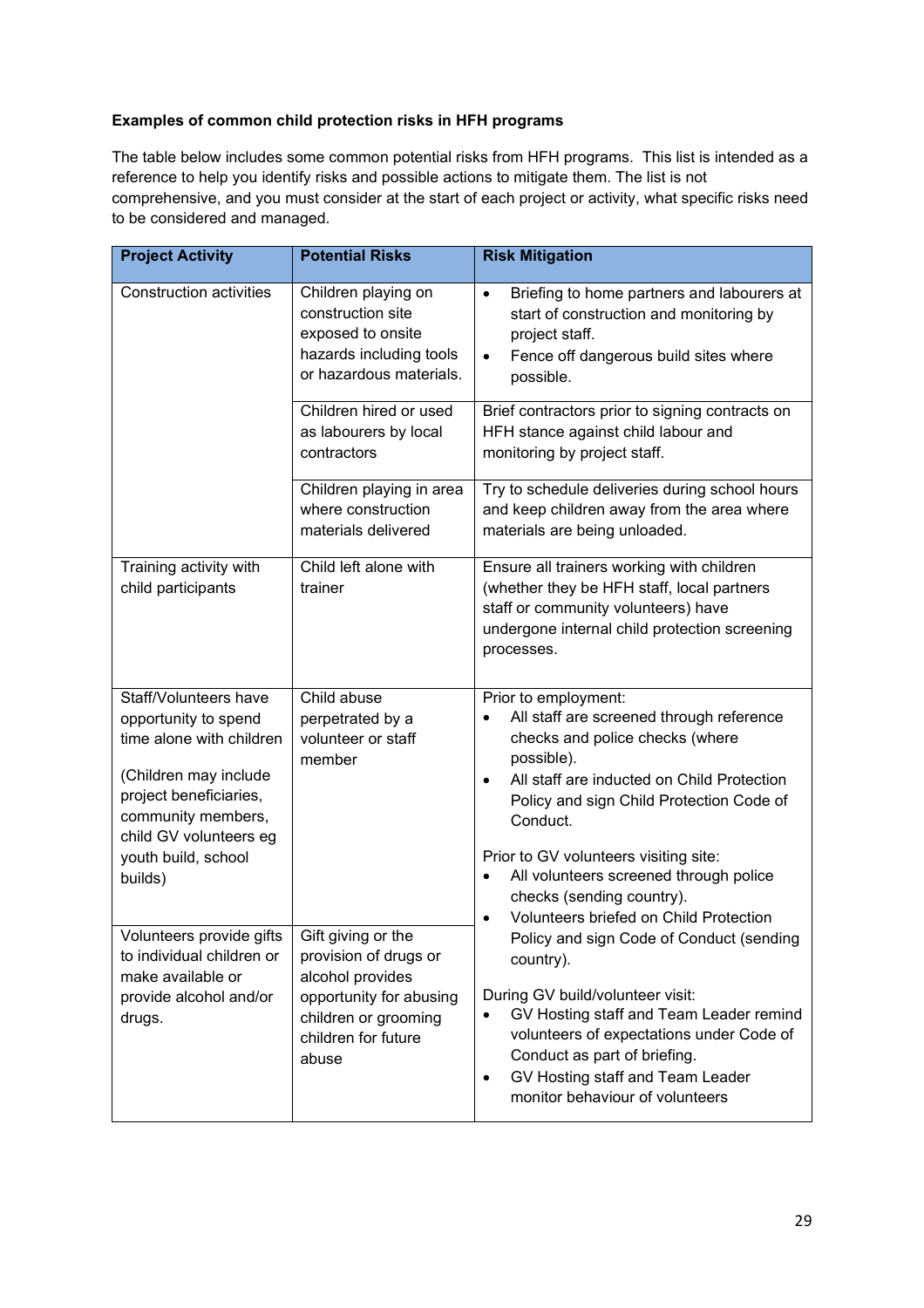| <b>Project Activity</b>                                                      | <b>Potential Risks</b>                                                                                                                                                                                                     | <b>Risk Mitigation</b>                                                                                                                                                                                                                                                                                                                                                                                                                                                                                                                                                                            |
|------------------------------------------------------------------------------|----------------------------------------------------------------------------------------------------------------------------------------------------------------------------------------------------------------------------|---------------------------------------------------------------------------------------------------------------------------------------------------------------------------------------------------------------------------------------------------------------------------------------------------------------------------------------------------------------------------------------------------------------------------------------------------------------------------------------------------------------------------------------------------------------------------------------------------|
| Staff/Volunteers have<br>access to personal<br>information about<br>children | Volunteers return to<br>visit child/family                                                                                                                                                                                 | throughout build and take action<br>immediately to address any of code of<br>conduct breaches that occur, including<br>reporting to GV Managers in hosting and<br>sending Nos.<br>Drugs or alcohol are not permitted under<br>any circumstances on HFH projects or<br>activities.                                                                                                                                                                                                                                                                                                                 |
| Stories and photos<br>taken by volunteers<br>and staff of children           | Inappropriately clothed<br>children included in<br>photos<br>Personal information of<br>children made publicly<br>available<br>Children's<br>photos/information<br>published without<br>parent or guardian's<br>permission | All staff and volunteers are briefed on Use<br>$\bullet$<br>of Stories and Photos Policy (or similar).<br>Communications staff ensure<br>$\bullet$<br>photos/stories comply with these<br>standards prior to publication, including<br>ensuring appropriate consent is in place.<br>Volunteer photos are monitored by GV<br>$\bullet$<br>sending staff through social media feeds<br>during and post build and volunteers are<br>asked to remove any inappropriate<br>photos.<br>Geo-tagging switched off when taking.<br>$\bullet$<br>Photos to ensure locations cannot be<br>easily identified. |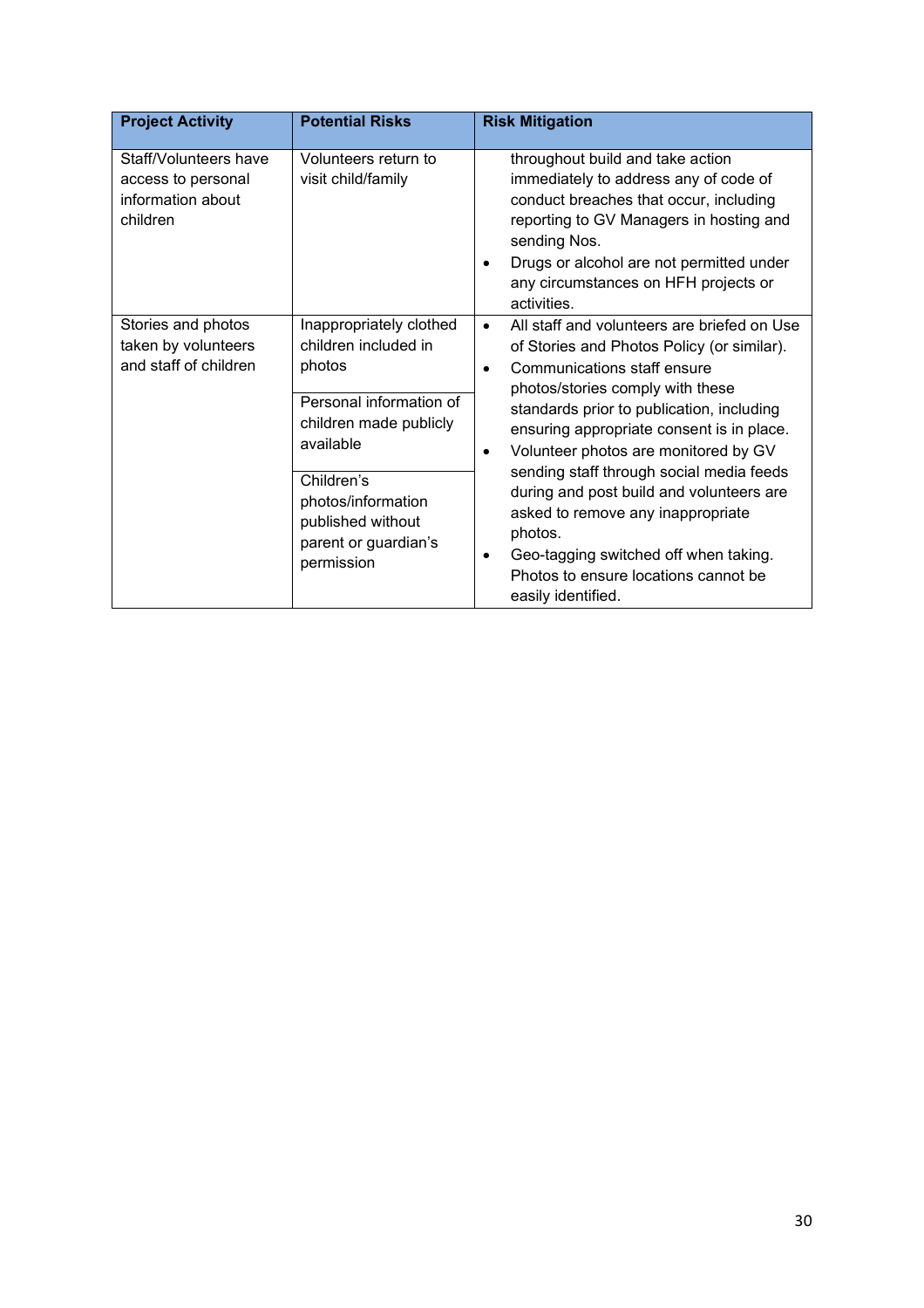# **Minimum Child Protection Compliance for HFHA Funded Projects**

HFHA requires National Organisations (**NOs**) we work with to maintain certain minimum standards to be eligible to receive HFHA funding. HFHI also requires NOs to meet client protection standards which extend to children under SOE 6.1.6<sup>2</sup>. These should be considered as industry standard, and all NOs are encouraged to have these systems in place across their organisation, regardless of funding source.

## **Child Protection Policy**

- 1. The NO has a current Child Protection Policy and Code of Conduct (NB, NOs are encouraged to develop their own contextually relevant policies but can use HFHA's Policy while their own policy is under development).
- 2. The Policy includes a clear process for recording, investigating and acting against child abuse allegations. This includes that any suspected or alleged abuse in an HFHA supported project is reported to HFHA immediately (NB other institutional donors may have similar requirements).
- 3. The Policy includes provision for regular review (recommended every 2 years).

There are many online resources available to support organisations to develop/review Child Protection Policies. A useful starting point is [this guideline from ACFID](https://acfid.asn.au/sites/site.acfid/files/resource_document/ACFID%20Code%20of%20Conduct%20Guidelines%20for%20the%20Development%20of%20a%20Child%20Safeguarding%20Policy_Nov%2018.pdf) and also the DFAT Child Protection Policy 2018 and related Guidance Notes.

The Child Protection Policy must reflect the following actions which are required to be implemented by each NO:

### **Child Protection Focal Point**

4. Each NO has a staff member who is assigned the role of Child Protection Focal Point (generally an HR staff member) whose role it is to ensure implementation and review of the Child Protection Policy and to act as primary contact for any allegations made.

### **Staff Training and Recruitment**

- 5. Recruitment processes include some screening of candidates for Child Protection (depending on what is possible locally - this could include police checks, reference checks, and questions during interview). Implementation and results of these processes must be documented by HR.
- 6. All new staff are inducted on Child Protection Policy and sign the Child Protection Code of Conduct on starting.
- 7. All staff receive annual refresher training on Child Protection.

Many child-focused NGOs are able to support implementation of local training if you don't have existing staff with this capacity. HFHA has also developed training materials which are available [on](http://teams.habitat.org/sites/intl/AP/public/AU/Shared%20Documents/Forms/AllItems.aspx?RootFolder=%2Fsites%2Fintl%2FAP%2Fpublic%2FAU%2FShared%20Documents%2FChild%20Protection%20Training%20Resources%202016&FolderCTID=0x0120005D6D693497FCED449A5F0A61479C0E4B&View=%7b946A8A31-0BFB-4F1B-9FB8-8E24F998E4C0%7d)  [sharepoint](http://teams.habitat.org/sites/intl/AP/public/AU/Shared%20Documents/Forms/AllItems.aspx?RootFolder=%2Fsites%2Fintl%2FAP%2Fpublic%2FAU%2FShared%20Documents%2FChild%20Protection%20Training%20Resources%202016&FolderCTID=0x0120005D6D693497FCED449A5F0A61479C0E4B&View=%7b946A8A31-0BFB-4F1B-9FB8-8E24F998E4C0%7d) and the Open Learning platform.

### **Local Partners**

8. All implementing partners are required to comply with the NO's Child Protection Policy as part of agreements signed.

<span id="page-30-0"></span><sup>2</sup> The NO has established an Ethics Covenant and Code of Conduct to which each of its staff members, directors, and volunteers agrees to adhere, including conduct related to the protection of people in the communities in which we work from sexual abuse, corruption, exploitation, and other human rights violations. If working in communities through implementing partners or sub-contractors, the NO requires that those organizations similarly bind the conduct of their personnel.